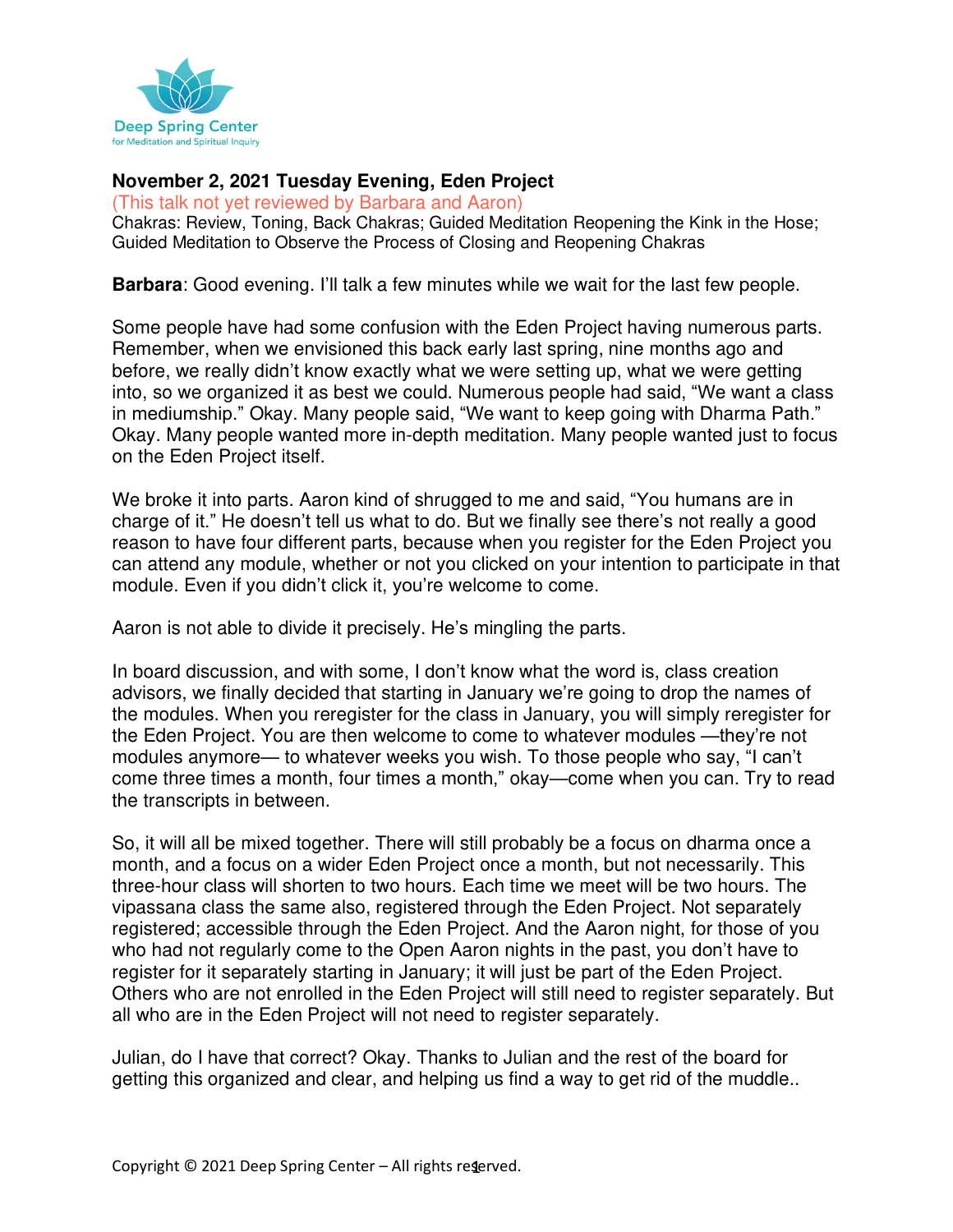

Okay, a couple of notes here. November 12-14, Awakened Retreat. What would have been in the live retreat past, a retreat held near Durham NC, sponsored by the New Hope sangha, John's sangha, but right now it's all on Zoom. Deep Spring is running the retreat. And especially for those who did not attend the weeklong retreat, I really recommend you consider enrolling for this retreat. Friday afternoon through Sunday, part day Sunday. A chance to hear instruction at all levels. If you have friends who are interested, we'll have separate instruction periods for beginners and experienced. Dharma talks; a chance to meditate together; and just the container that helps invite us to sit quietly and say, "Okay, I'm on retreat this weekend so I'm not going to mess with this or that, I'm just going to spend some time with my practice, deepening." So, please consider. The Zoom link is on the Deep Spring website.

#### (Pause for Zoom difficulties.)

So, please consider this retreat as a way of deepening your practice. Taught by me, John, and Aaron. Focus on meditation and deepening practice.

Tonight we're going to focus on a couple of things. I'm going to start by talking, and then Aaron is going to lead one or several guided meditations.

Let's start with putting certain building blocks in place. (pause for Zoom difficulties)

Chakras (more details attached at the end)<sup>i</sup>. I would guess that everybody here is somewhat familiar with the chakras, but let's review them. This is brief. On the Deep Spring website, if you look in the Archives or wherever under "chakras", you can find a lot of talks that Aaron has given, that I have given, specifically about the chakras. In the January weeklong healing workshops we worked in depth with chakras. So this is just to make sure everybody has the basics.

Base chakra. It's at the base of the spine. Really just centered—not back at the back, not at the front—centered. This is our connection to the world. It's the place where energy comes into the body, one place. The color that's usually associated with it is red.

I'm going to lift the camera for a moment… Can you see the chakra chart there? Red, orange, yellow, green, blue, indigo, violet.

The second chakra, often called the spleen chakra. Orange. Bring your hands right there, below the navel. Just inviting energy there. Orange color. The spleen chakra and the solar plexus above it, which is above the navel, orange and yellow, relate to our relationship to ourselves and the world.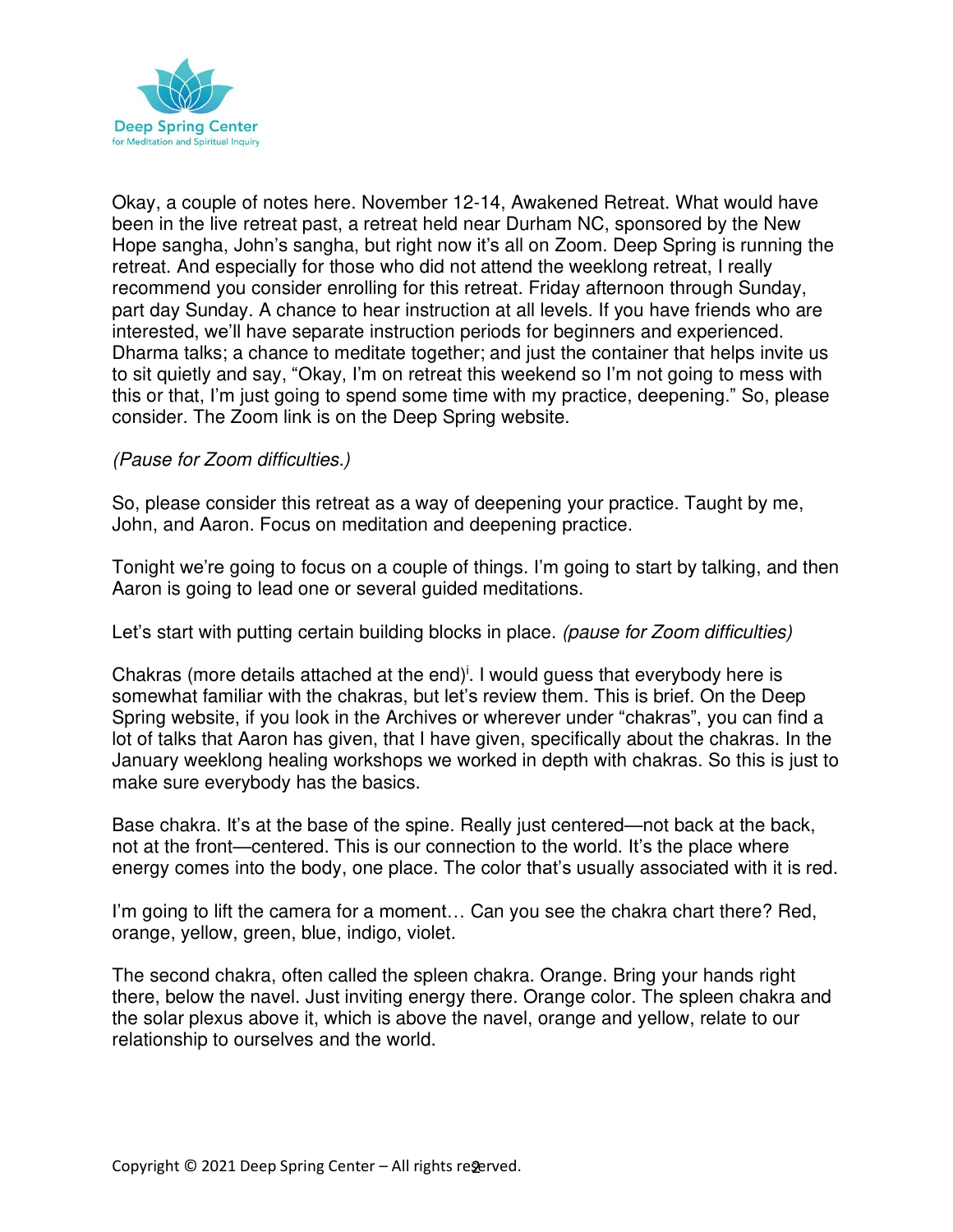

I'm not specifying too much which is which, because often our relationship with ourselves and with the world is very intermingled. If we can't relate clearly to ourselves, it's hard to relate clearly to the world.

Then we come up to the heart chakra. This is essentially the open heart, the place of love within ourselves; the place where we connect to everything. Bringing everything into the heart; pouring ourselves out. Heart chakra. The color is green. And then blue, to the throat chakra. Communication with spirit! Invite energy into the throat there.

Up to the third eye. The third eye is our further connection with spirit. As I said, I'm vastly oversimplifying it. I will send out to you all something my friend Carla wrote, who co-channeled the *Aaron/Q'uo* Dialogues; a beautiful article she wrote about each chakra. A couple of pages on each chakra. Read them if it interests you. You are not obligated to read them. But I think you'll learn something if it interests you.

Third eye, and then crown. Crown, energy coming down into our body, into the crown chakra. If you feel in your head, you'll feel a place that sort of has, not in the skeleton, but there's a certain softness. If you come to the right place you feel an energetic opening.

And above the crown, about 4" above, that's the highest chakra.

Each chakra has a tone. (getting her tuning forks)<sup>1</sup> C is the base chakra, and I don't know if this is going to come out in the sound here, or not… No? Okay. There's a vibration. There's no way I can share that with you over Zoom. (long pause)

Back then, they were \$336 total

 $1$  These were precisely suggested by the entity Dr. Valdivino, who helped me choose them. Bought in 2004 from. <http://www.luminanti.com/>

The very knowledgable salesperson at Luminati said:

<sup>&</sup>quot;I would recommend the Harmonic Spectrum Set because they progress lower to higher exactly the way you say you are attuned to. The Chakra Set as I said, is not on a musical scale, but is based on mathematics, the rotation of the sun around our planet. They so not progress in frequency. So yes, I would recommend the Harmonic Spectrum Set in the frequency range that you have given me. We can certainly make these for you with no problem."

Custom 64 hz weighted

Custom 72 hz weighted

Custom 80 hz weighted

Custom 85.33 hz weighted

Custom 96 hz weighted

Custom 106.68 hz weighted

Custom 120 hz weighted

Custom 128 hz weighted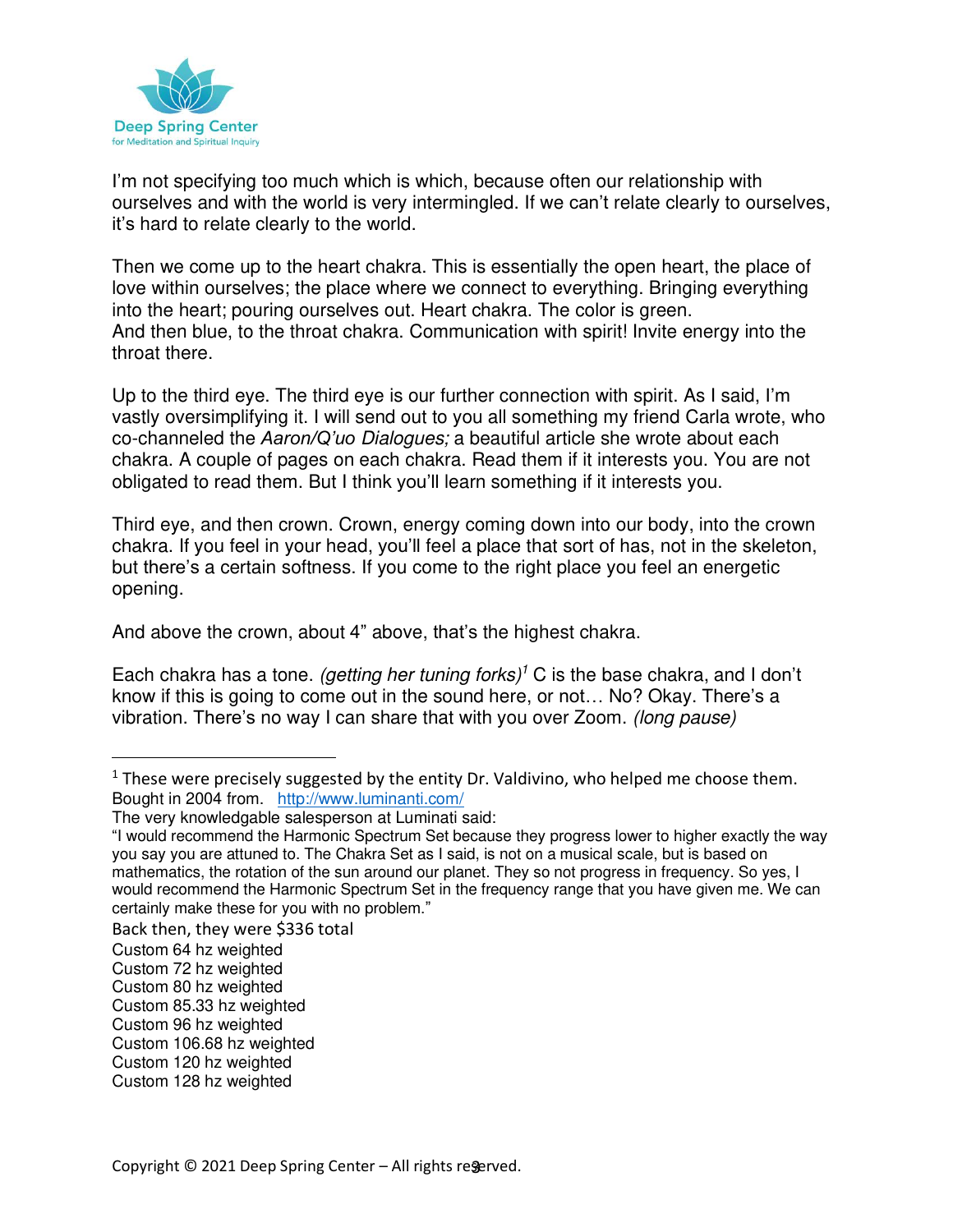

C, D, E, F, G, A, B, C. One octave. Lower C to higher C. Each chakra resonates especially to one of those. The highest C, C-D-F-G-A, A, B, F, G, A, B, C is here, the highest one is way up there. Can you hear that one at all? No.

Okay. Those of you who have iPhones or iPads, you can get iPad tuning forks. You can hear the tones. You can get an app that gives these tones very clearly, that doesn't vibrate as tuning forks do. So, the tuning forks are very helpful, but we're not here in person, and tuning forks are expensive. You can get an app that will give you the appropriate tone. And then just tuning with it, holding your hand over the chakra.

Holding the hand over the chakra, F. If you have that kind of hearing that you can feel F, (tones F)… Now, I'm tone deaf, so don't go by my sound of it. But chanting that note to yourself, hand on the heart. F, G… F, G, A, B, C. Chanting down at the base, lower C. Spleen, D. E at the solar plexus *(tones E)...* If you get it in tune you'll feel the chakra vibrating.

Try it. Just play around with trying for the tone until you can really feel the chakra vibrating a bit, as you (tones)… That's more base.

This is one of the ways we can help invite the chakras to open and bring more attention to where they're not open. They are always open. They just kind of get twisted, tangled a bit, so they don't seem to be open.

It's hard for me to direct you very specifically with this, with my unclear voice. I don't know if John or anybody here—does anybody have the clarity of voice to take a minute or two to give us a low C, D, E, F…. anybody have that certainty of their voice? Too unclear, John?

#### (John is not picked up by recording)

I actually, using the tuning forks, have become pretty good at getting the note, because the vibration (tones)… I can feel when my voice is vibrating at the same vibration as the tuning fork. But you can't hear it from me anyhow, so it doesn't matter.

The point is, there is a way to touch in on these chakras and invite them to be more fully open.

Now, beside the chakras that we've just introduced there's the front crown chakra about here, and there's a back chakra about here, About halfway between the third eye and crown on the back. Then halfway between the third eye and the throat there's another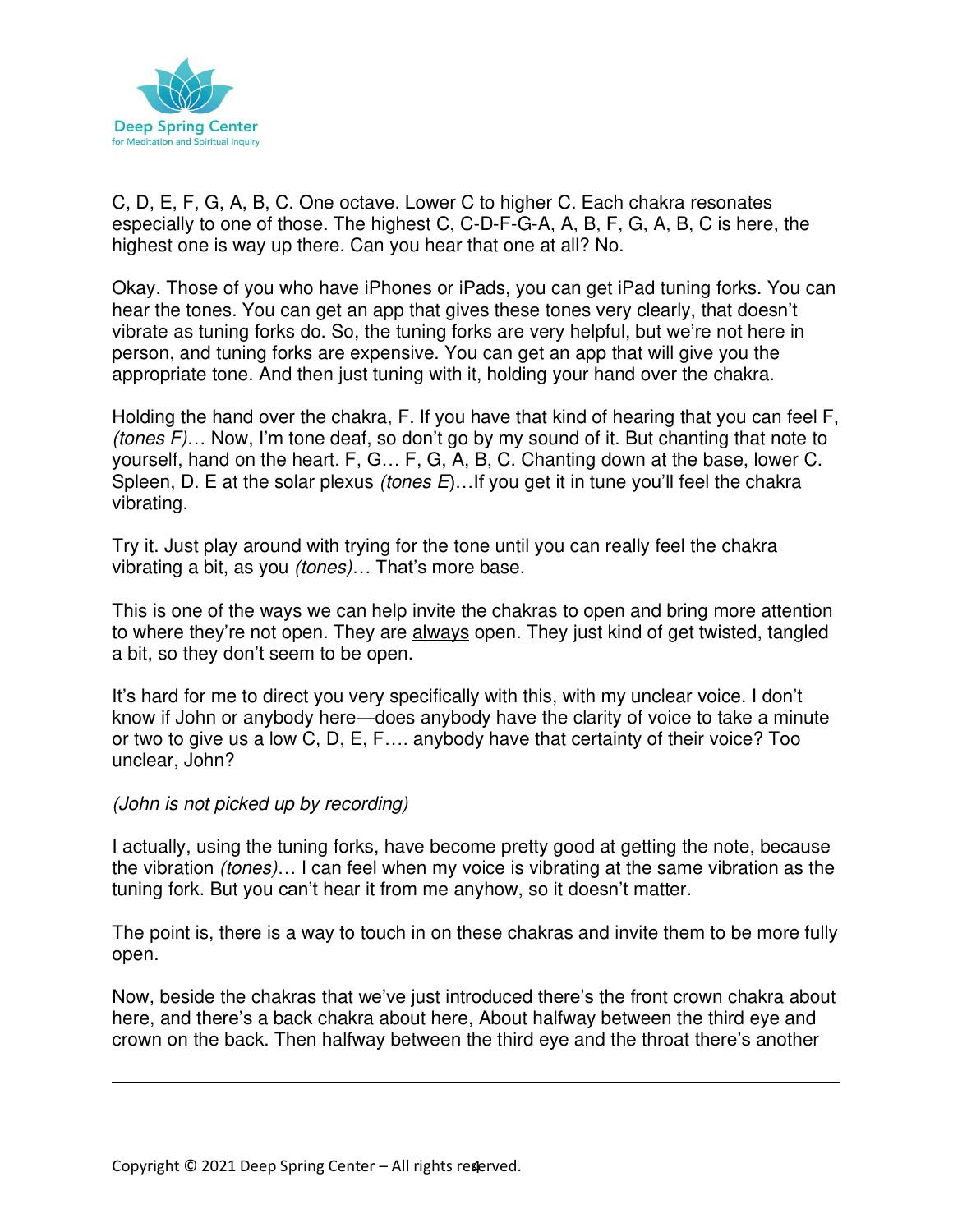

back chakra. Halfway between the throat and the heart—I can't reach it, but on the back. There's a whole sequence of back chakras going all the way down to the base.

Our energy system moves all the way around. I can't say it goes up the front and down the back; sometimes it can go down the front and up the back. It's moving around. John, in your experience does it go more in one direction?

#### (John is not recorded)

Thank you. The most important thing here is not which direction it's moving—because as we've just said, it can go either direction—it's that there be increasing awareness if it's blocked. Just bringing kind attention to that blockage.

When I feel a certain chakra blocked—for me it's often the solar plexus. Just bringing attention to it. And then I often use the E— base C, spleen D, solar plexus E. (Tones)...

But all the chanting in the world won't make a difference unless I hold the intention to invite it to open, which means a willingness to pay attention to what has brought it to closure.

As I said before, it's never really closed. The chakras themselves spin. Picture holding water in a bucket and spinning the bucket by its handle so the water is forced to the bottom of the bucket. If there was another bucket spinning above it, the water at the top of this bucket and the bottom of that bucket would merge together. The chakras are spinning and sending energy through. As John just said, it can be going up or down. But it's connecting to the next chakra.

When we say a chakra is closed, it means that chakra is not really spinning. So, energy is coming into it from below or above, but then it's becoming a dead end. It's not spinning, so the next chakra is not receiving energy. If the next chakra is spinning, though, it may be sending energy, but it's not receiving energy. And that forces us to feel wiped out, because the chakra energy is not moving through.

I'm vastly oversimplifying. And in the healing workshop in January we'll go into a lot more detail and work with this more specifically. And have everybody be prepared to have an app that gives them the sounds of the chakras to work with. So this is just more informative for now.

When a chakra is closed, it's closed for a reason. It's not that we said, "Oh, I'm going to close this chakra now." But without mindfulness, there's some kind of fear, some issues that we have that are not resolved, and the chakra stops spinning.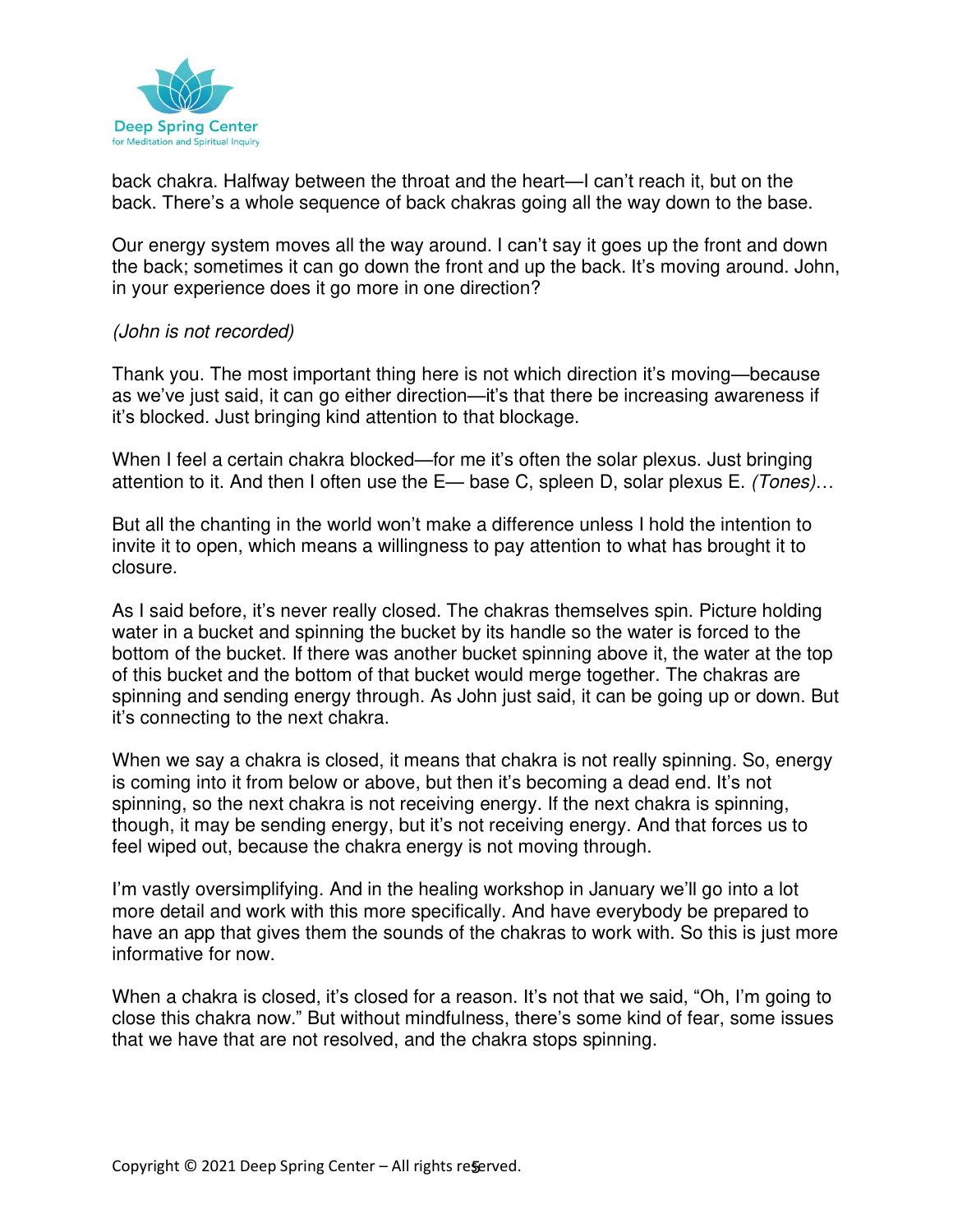

The important thing here is to become aware of when a chakra is not open, is not spinning, and again, to hold the intention to invite insight into the reasons why it's not spinning.

I'm going to give you an example here, that I spent weeks on, lying on the ground here in front of my altar on a mat. I was very aware that my solar plexus chakra was very closed. In meditation and also just in mindfulness, I began looking at what issues attend to the solar plexus chakra and my relationship with the world and with myself.

I asked if there were any past lives that were relevant. I said I would like to see those past lives. This is not Aaron telling me about it but in meditation being willing to literally re-experience this past life.

I spent hours, an hour or two each day for over a week, lying there on that mat, feeling so stuck in the solar plexus. And I began to see a Native American ancestor who had been caught by his enemies and was being put to death in a way that seemed cruel at first but was simply the way they put people to death. He was staked out on the ground, even his hair tied down to the ground, and his feet. Thongs held down his arms and legs. And then they slit him open from just below the breast bone to down below the pubic bone. Not deep enough to cut the organs, just pulled the skin aside and left him like that. There were carrion birds in the trees and they began to come. He was helpless; he couldn't get away from it. They were eating his insides.

Of course it was excruciatingly painful, but much more than the pain there was rage. It took me days working with this before I finally came to the readiness, "My intention is the highest good of all beings and harm to none." This karmic ancestor knew for himself there was no way he was going to survive this. The question was simply, could he die lovingly, offering of himself, freely offering to feed others? Or was he going to die with hatred and rage?

I found, as the days went by and I kept coming back to this practice, it was excruciating, emotionally and spiritually and physically, too. I kept coming back to it. Finally able to really open my heart to these carrion birds and say, "Come and eat."

At that time I had a severe hernia in my abdomen just at that place. It was going to need surgery, and I was working to invite as much openness to healing as possible there. I was scared of the surgery. I didn't feel ready for the surgery. But as I worked with this day after day, my energy opened and I was really able to relax and just say, "This area is already healed. Let all who are hungry come and eat. This body is gone. There will be a new body in time. I let go of the rage in the belly."

When I came to the surgery, it was a much lesser surgery than they anticipated. When the doctor opened it up he said I did not need a patch. I did not need to stay in the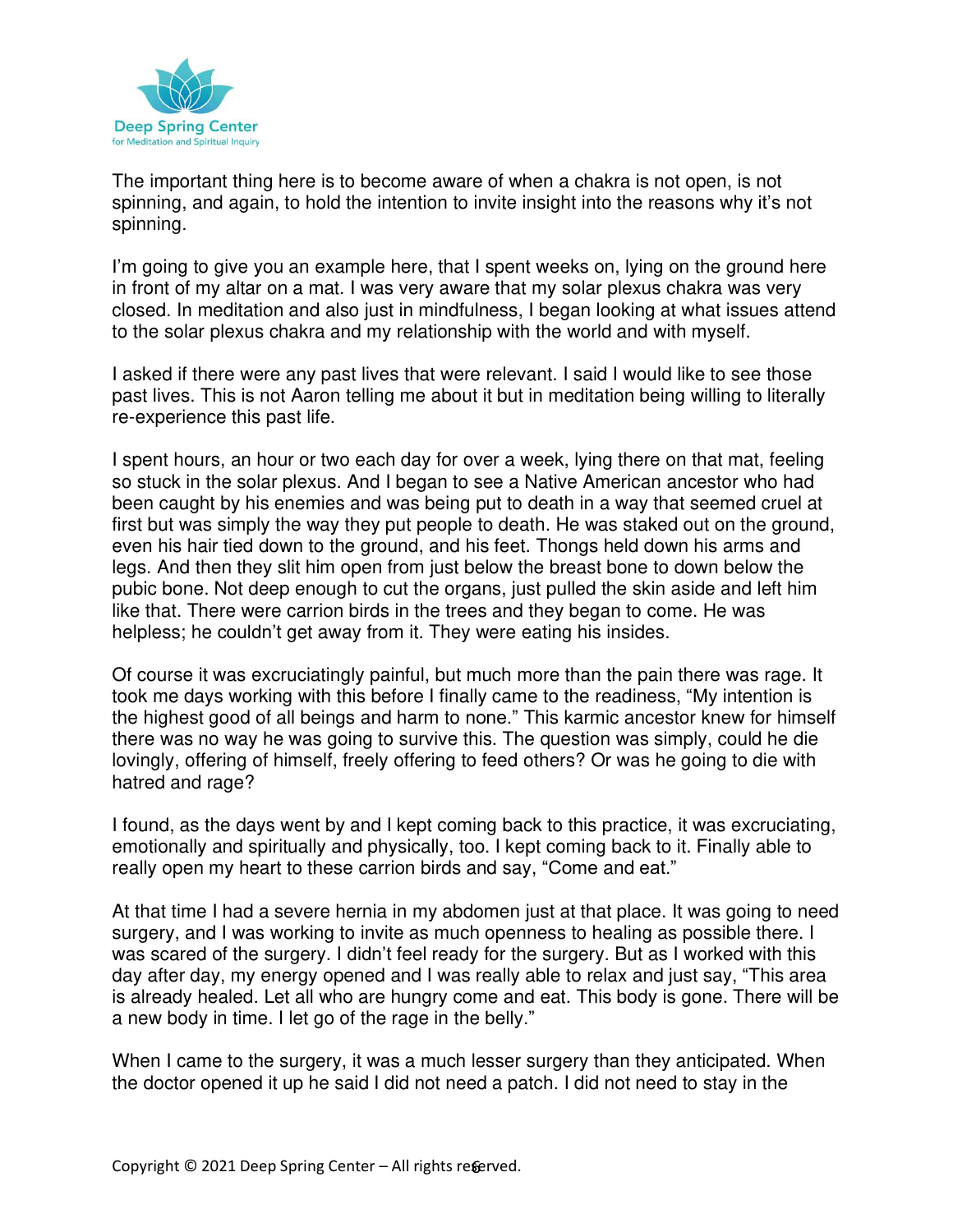

hospital; they sent me home that day. He said the tissue was ready to be sewn up lightly and the skin drawn together.

But this is less about the physical body right now—I've been talking about the physical body—than the chakras, the energy. The important thing for me there was that these chakras opened and energy began to flow through my system again.

There are many powerful ways to work with the chakras. Many of you have reported to me the opening of the throat chakra; finding you're more able to express your feelings and your thoughts as the throat chakra becomes more open. Opening the heart chakra, of course; being able to really open ourselves with love. Opening the third eye into deeper spiritual insight. Opening the base chakra; deepening in the intention for survival, to live in this world, to stay in this world. Sometimes called the root chakra; to root ourselves in this earth. So it's very helpful to look at the predominant issues around whichever chakras are habitually closed.

That's Part 1 of tonight's information. Let me pause for time for some questions, before I jump on to Part 2.

#### (Questions not recorded)

You don't get the same vibration with a piano that you get with a tuning fork. And you need to be in the right octave of the piano. The chakras are functioning more in a very specific octave. You can feel the same thing in a higher octave but there's less, I don't know— We used to have a piano in the house that was tuned. Maybe because I'm deaf, but I could feel it much more with the tuning forks. Play with it, with John's tuning forks and your piano, and see what you get.

#### (Q not recorded)

Play with it. All of my kids played the Suzuki cello. This is going to sound pretty hilarious to some of you, but I was the tuning mom in the class, because there was a piano, and I would press the key on the piano, and take the cello strings and tighten or loosen them the right amount until it was the right vibration to the piano key. None of the other parents in the class could hear it. I couldn't hear it, of course, but I could feel the vibration. Just play with it, have fun with it.

Any other questions about chakras, before we go on?

(Q not recorded)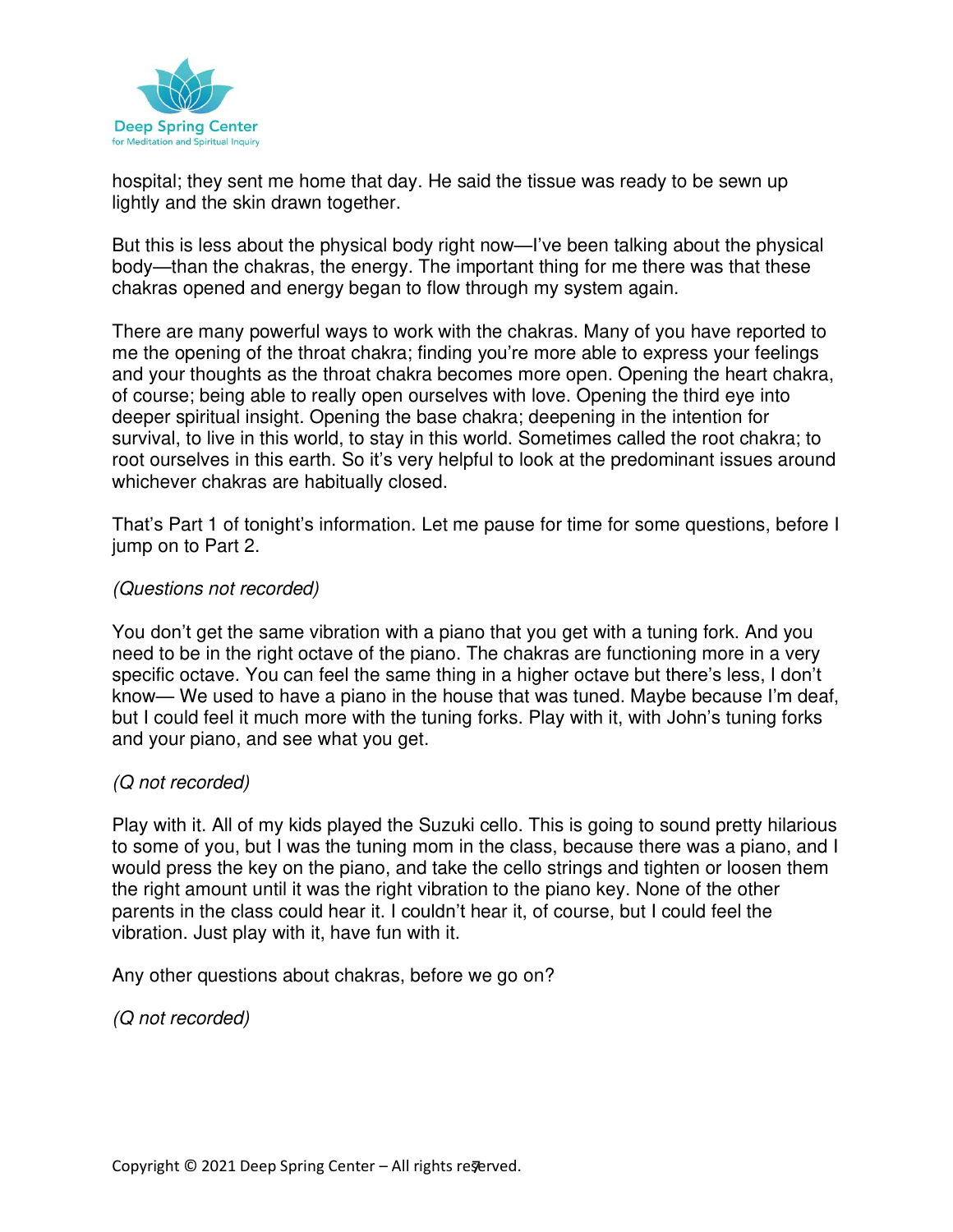

The back chakras play into— in other words, the heart chakra and the third chakra, and the issues that are most found within the heart chakra and the throat, when I go to the back chakra between heart and throat I see how much it pertains to both.

Now, the chakras have an interesting power. Let's say the heart is closed—I'm not sure I can diagram this with my hands, but if the solar plexus is open and the throat is open but the heart is closed, but there is also like a weblike structure of meridians that goes from the solar plexus to the back chakra that's between the heart and solar plexus solar plexus, heart, back chakra, energy line here, like the ley lines of the earth, an energy line. Well, it can go from the solar plexus to the back chakra and up, and then come back to the throat, so it circumvents the heart.

It's very interesting to play with this and see what's being left out. What patterns do we have of just not letting energy move freely, but it's finding a way around. But it's an awkward way around; an uncomfortable and not very strong way around.

So at that point— and I can't reach my back, but I do it either using— I don't use metal, I'm simply taking this because it's what I have at my desk. But using something of wood, bringing energy to that back chakra point.

It's almost more emotional/mental/spiritual than it is touch. Am I willing to allow it and invite it to open? And it can be a profound shift of energy, when it opens. And because so many of us are in the habit of not having certain chakras open, having the energy sidetracking itself, it may feel pretty strange at first for it to move through. But eventually it settles down and it feels right.

The other part of that is, as it opens, predominant issues that have been at play that are influencing the chakra being not open, these begin to resolve.

I hope that answered your question. Other questions?

#### (Q not recorded)

Go to the Deep Spring website and google "chakra". I think that the Archives are set up to the degree that these are accessible. Nothing new has been added in the two or three years since we've been trying to get these archives together and working again. We're still working—you know that there's a new Deep Spring site, but the Archives are not fully uploaded onto it, the last three years are not. But before that there is still quite a lot of material on chakras.

Think of it as a spiritual practice, not a way to fix something in yourself.

Anything else?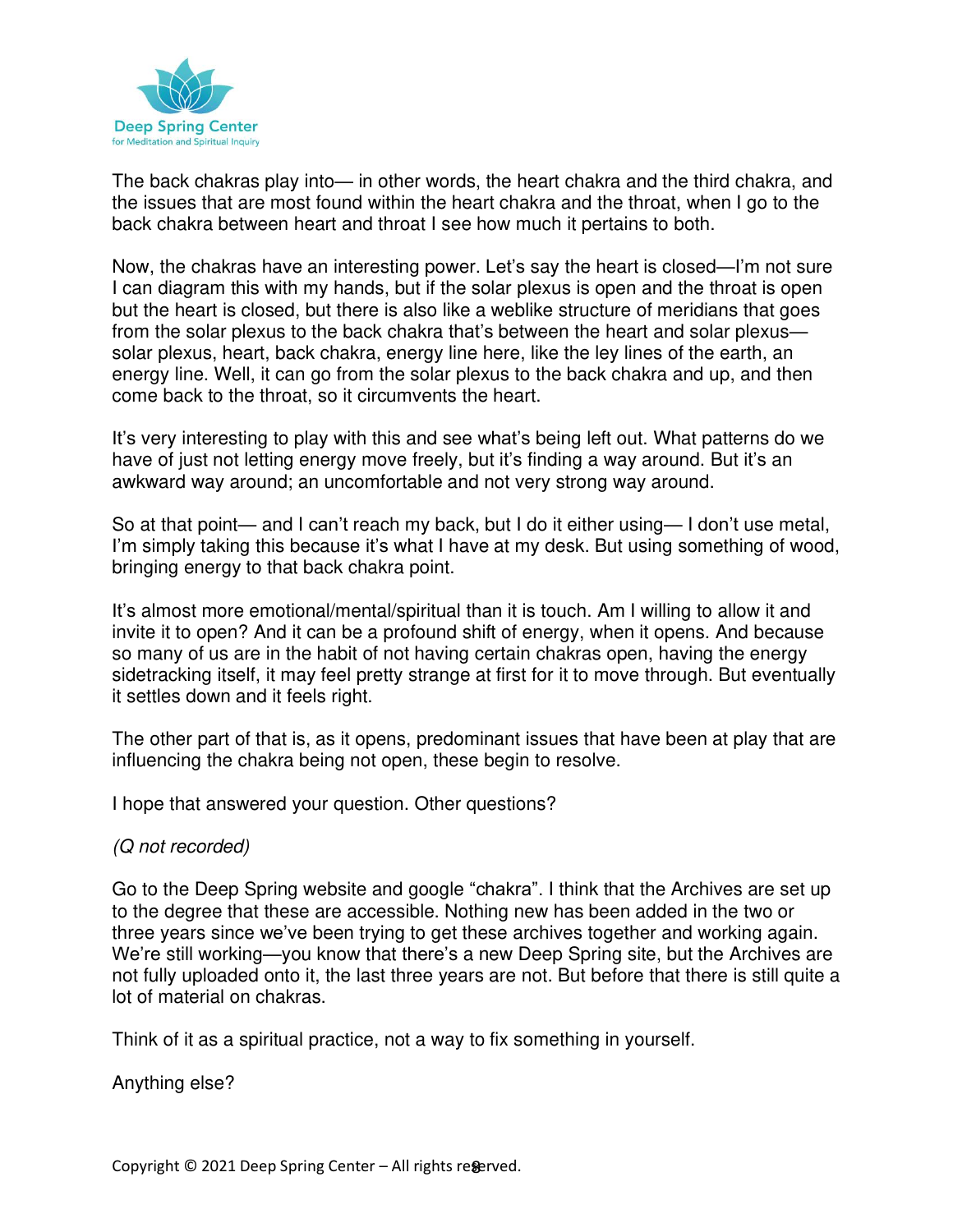

# (Q not recorded)

Let me go to it… I cannot answer to that, Q. I don't know. Q says, "I believe there are two different commonly known tuning schemes, one using A=440Hz and the other using 432Hz." I know I have that specifically I think in The *Aaron/Q'uo* Dialogues in a chart that talks about the chakras. But at the Casa, the entity, Dr. Valdovino was his name an entity, not a human—he gave me very specific directions on which tuning forks to use, and I think that information is what I have in The *Aaron/Q'uo* Dialogues. This is what he recommended. It is not the "right" one; it is simply what he recommended for my body. So again, one would have to play with that to see what works best.

## (Q not recorded)

Any other questions?

I want to emphasize the importance that you not think of working in these ways with the chakras as a way to fix yourself; simply as an added tool that can help open your energy field, can help clarify and open the chakras, and can give you much deeper insight into old patterns that have held you back, patterns that combine body, mind, and spirit.

(Q asks, what app for the iPhone?) Does anybody have that? I don't have an iPhone so I don't know, I can't answer that. But I know it exists, and some people have had it. We will try to find out. If anybody knows it, please send me information so I can send it out to the class.

There are several different apps. And I know people have really enjoyed using some of them and found them very helpful. But I don't know which is which because I don't hear and I don't have an iPhone.

Are there any other questions about chakras before we go on?

#### (B asks what is hanging over *someone's* head in her Zoom room, it has a strange, powerful and interesting energy; response not recorded)

Okay, give me a minute, here… I love Aaron deeply. I greatly appreciate him. But he can be—dare I put it this way—a little annoying, when he says, "I will not teach through you, channeling through you what you can teach yourself." I said to Aaron, "It would be so much easier if you just taught this." He said, "No. You have to teach what you can teach, and then I'll step in." So, just hearing, "What next, Aaron?"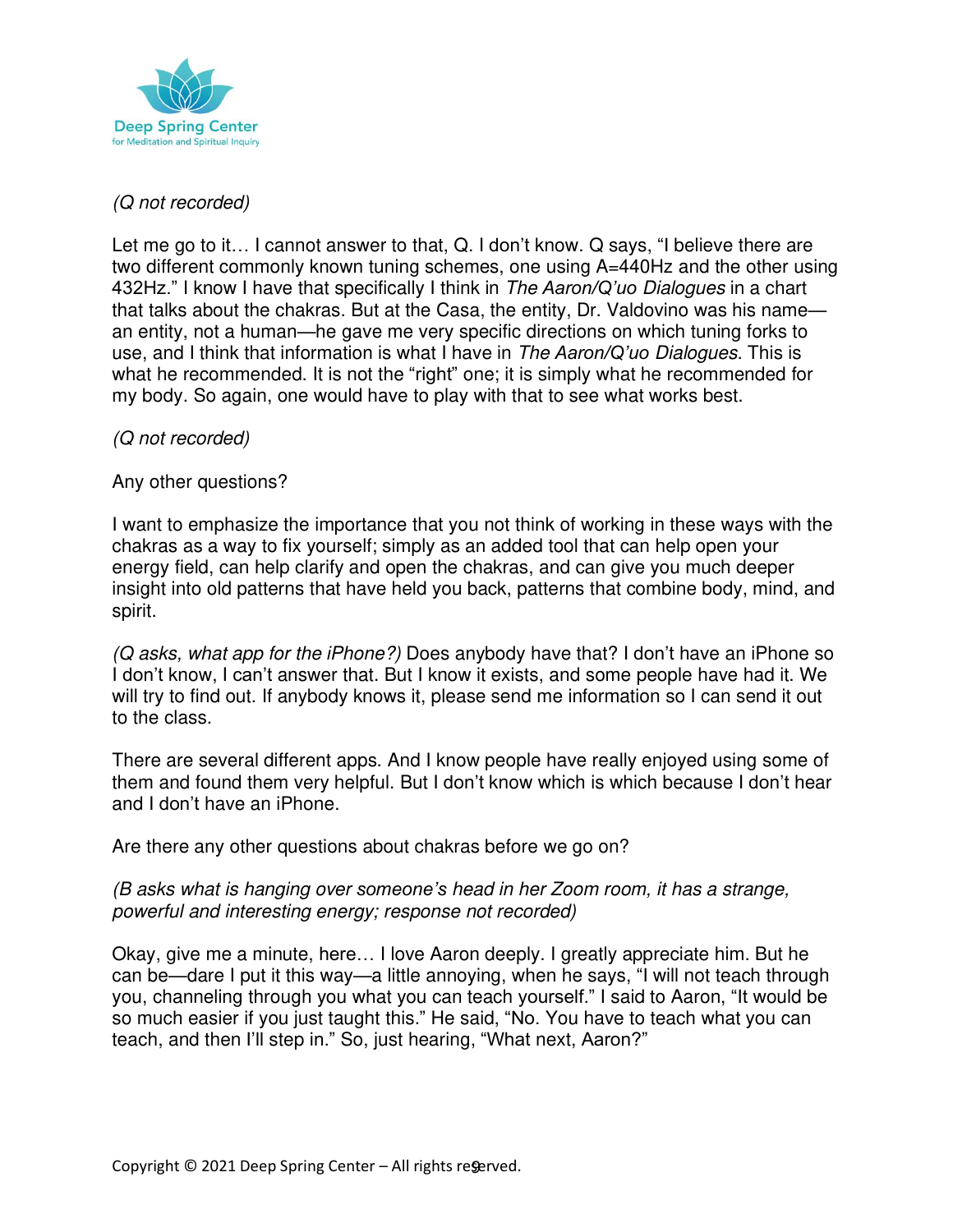

Here is an image for you. You have a hose that's attached to a faucet. You intend to water the garden. You turn the hose on and the water sprays out in a lovely way, watering all the different flowers and plants. But then you move the hose and it kinks and the water flow stops.

I'd like you to hold this image as to what happens when one of the chakras is not spinning and the energy flow stops. And of course, as we said, it doesn't completely stop; it bypasses that non-spinning chakra and finds some way to come through, but it's not coming through nearly as powerfully. A twist in the hose.

We all do this. We probably do it dozens of times a day. We have predominant situations in which the chakras tend to shut down, one chakra or another shuts down. We have differing time periods that it takes us to become aware that it's shut down.

When it shuts down, we need to find a way around it. If we're not mindful that it has shut down, we find ways to get around it. Becoming angry is one method that we have. The solar plexus chakra may be shut down, we're not letting energy through. So instead of all the chakras working in unison, the base and spleen may be working, or maybe not even the spleen— the base, and the upper chakras, and we've lost our power. And then anger may come up. That may be the habitual tendency we have when we don't feel any energy from the lower chakras. So, I'm feeling powerless and then I become angry. That's one example.

I'm sure each of you could give me innumerable examples. For me, when my heart chakra is not feeling really open I start to feel very alone and sad, and then I find ways to make myself feel better—to want to snuggle with a blanket, or eat something that's maybe too sweet and rich and I'd be better off not eating. Or to not feel like getting up and walking around and getting exercise, to sort of shut down.

As I've become more sensitive to the patterns that I have, when I see myself moving into this kind of pattern I'm able to stop and say, "Whoops, I better check the heart. How is the heart doing right now? Is it relatively open or closed?" If I find that it's closed, just to stop, take 10 minutes, half an hour, just to do some loving kindness meditation. Invite energy into the heart. Ask in an inquiry mode, "What is blocking the heart chakra right now? If the heart chakra were open, what might I be experiencing?"

Now of course, the heart chakra is filled with love, but it also feels pain and loss. So when I'm feeling pain from something, sadness, I find my heart chakra closes.

I had some small growths on my body frozen off at dermatology last week, and a few of them, they said, "This is pre-cancer, and this is pre-cancer. This one we should biopsy, because it looks more than pre-cancer." And I felt my heart chakra close. "I don't want to hear that." I've had a lot of skin cancer!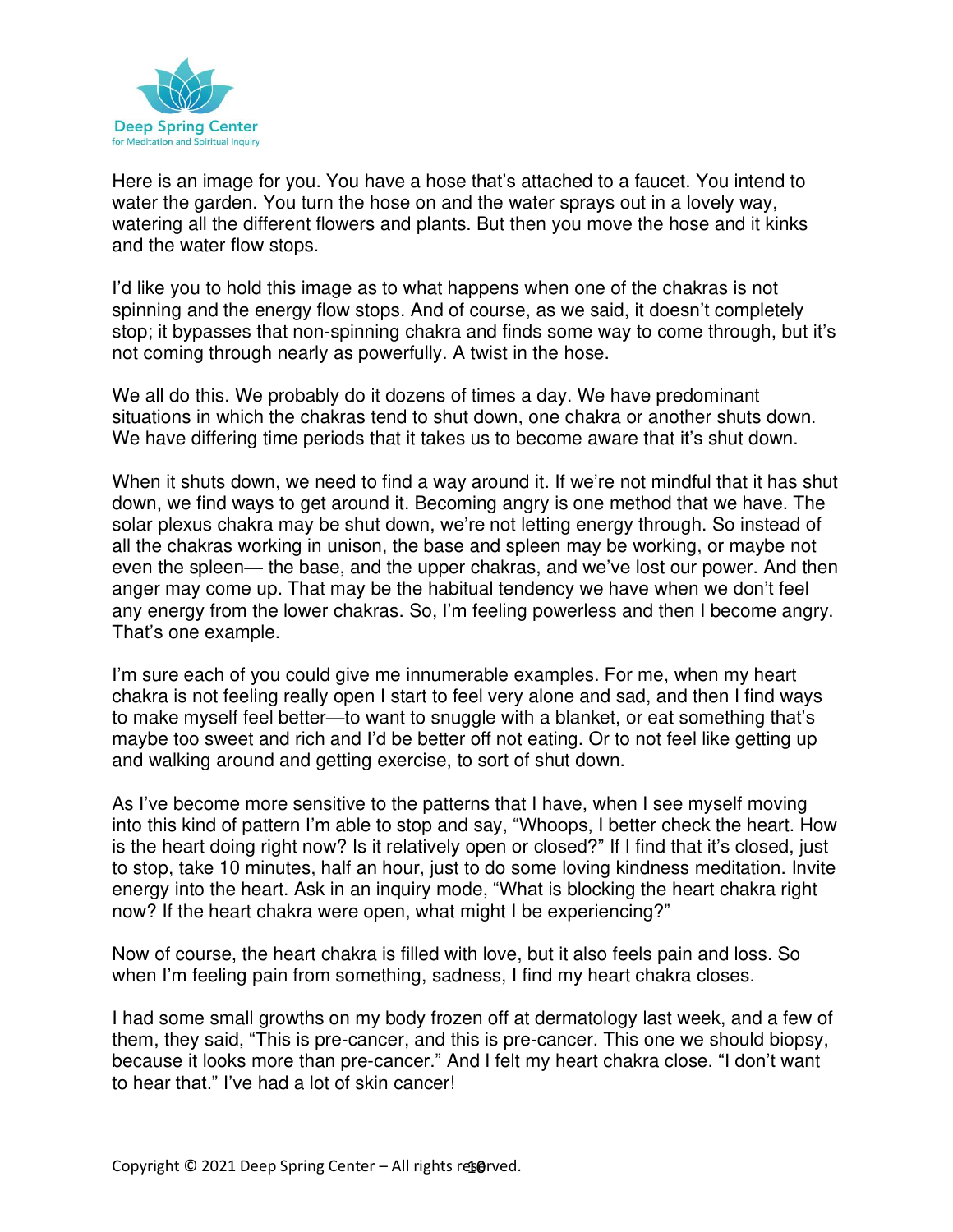

The doctor said, "If we do this…", okay, do whatever you need to do. And while she was doing it, I just sat there reciting metta meditation for myself. Inviting myself back into my heart, this human, who inevitably—I'm going to be 79 this weekend. I'm not going to be alive in 20 years, probably. I may not be alive in 10 years. My parents both lived into their late 90s, so maybe I will be alive in 20 years, but who knows. This human is made of flesh, of mundane elements that will die. Can I just be present with that and cherish this moment? And also allow feeling, it's not so much a feeling of sadness that someday I will die as feeling afraid of, I don't want the pain, I don't want to have to do more big surgery.

Some of you know a year or so ago I had a major surgery to have a big cancer removed, that was very deep in my neck and throat. It was very painful, very uncomfortable. "I don't want that!" This body is susceptible to skin cancer. I had hundreds, maybe thousands of very happy, sunny hours on my sailboat with no hat, no shirt, no sunscreen—nobody wore sunscreen 50 years ago. Now I'm experiencing the results. Okay. If the conditions are present, the results will appear.

But the heart chakra was so closed when she said this the other day, "There are a couple we should biopsy," So the freezing off of the pre-cancers, that's fine, but biopsy—no! Closing up the heart.

I know ultimately that if the biopsy finds something, they've caught it very early, and it's not going to kill me. I just don't want to go through that stuff!

None of us do, so the heart chakra closes. Whatever it is for you that's making your heart chakra close in this moment, how can we invite that opening? Because unless we unkink the hose, the energy can't flow through.

Which brings us to the next part. Aaron is going to lead us in some guided meditations that touch on this helping the chakras to spin again, to be more open. Seeing what closes them.

But the third piece of this is, if we hold the intention as part of this Eden Project to truly be of service not just to the world, not just to sentient beings on this earth, but to the whole universe, that means we also hold the intention to allow our open energy field to help create that flow of love through the universe. And we can't do that from the closed off place.

We can't have it both ways, to say, "Well, I can get away with shutting down this time. I just want to shut down." It's going to have results.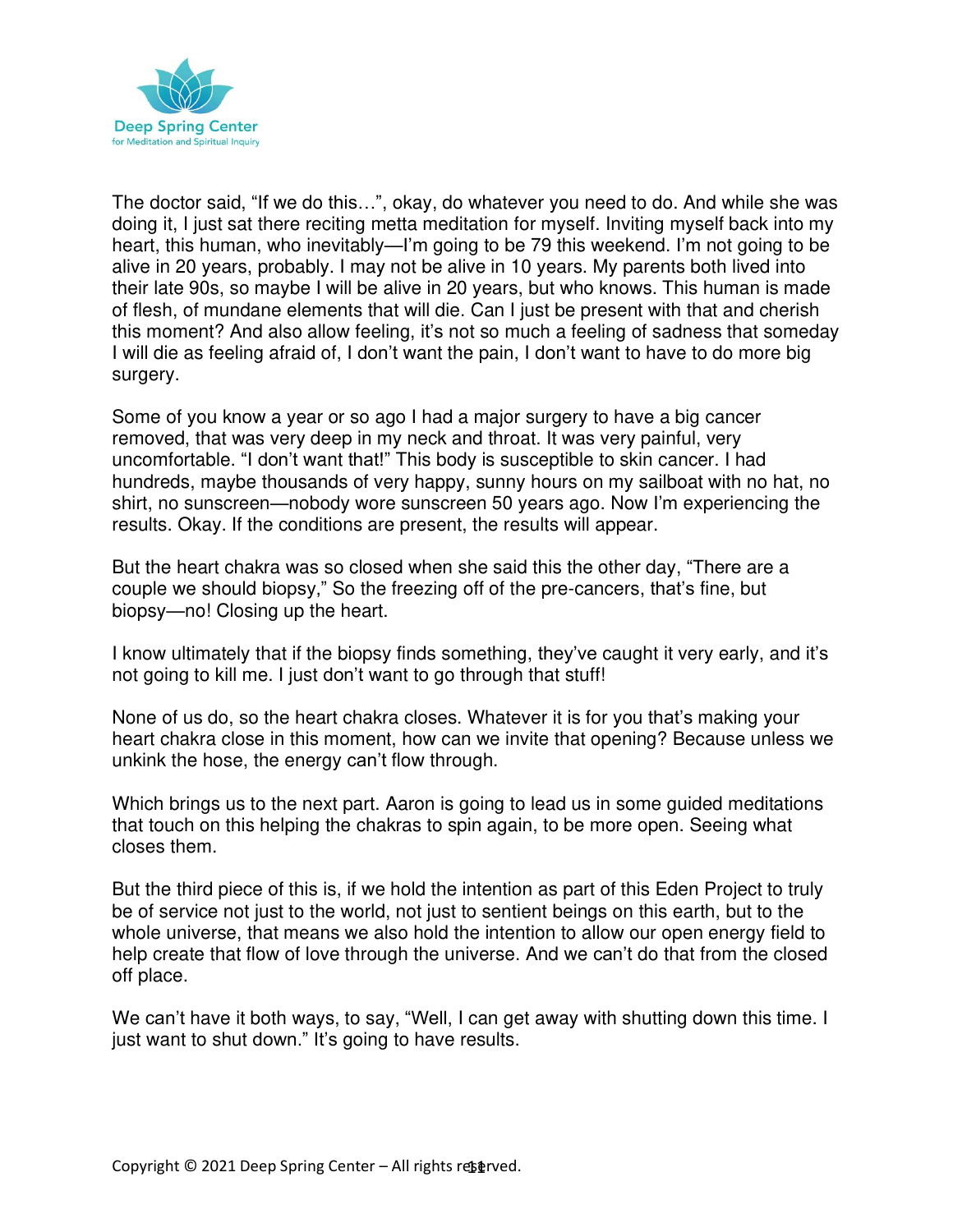

If we acknowledge that it has results, do we still want to shut down, or are we willing to go into the practices that help us open?

I've had a lot of small skin cancers and pre-cancers frozen off, things removed. It was beautiful to see while she was working how much my energy field opened, and how I almost floated out of the room afterward. We can do this.

Okay, we're at one hour… Let's take a five-minute break and come back in five minutes, and we'll start again.

#### (break)

Working with a pendulum to test the chakras. Beginning not on tape; start with pendulum above the head, crown chakra. Just hold the string or chain still and allow the pendulum to move or not, as it will

…Okay, then come down to the third eye. Moving it in front of the third eye. Bringing attention to the third eye and inviting the pendulum to respond to the third eye.

My crown chakra was very open; my third eye is less open. Bringing it down to my throat… You can see I'm holding my hand very still, so this weight is just more or less moving on its own. I'm going much faster than I'd ordinarily do, just to demonstrate.

Coming down to the heart…Go at your own pace. I'm going to just be quiet here for maybe six or seven minutes, so there's ample time to go through each chakra. A minute at each chakra. Come down to the solar plexus, to the spleen, to the base, and just see what's happening in each.

#### (pause for exercise)

Aaron is going to incorporate and talk at this point… I'm chuckling, because as I'm opening to Aaron, he said, "You don't really object to my asking you to do your own work, do you?" I said no. I said, "But it would be easier of you'd do some of it for me!" He's laughing.

**Aaron**: My blessings and love to you. I am Aaron. (adjusting Zoom) We're going to begin with a few different guided meditations, perhaps merging them together to some degree, or perhaps as separate.

Close your eyes. Move into a comfortable position. Breathing, present… Breathing in and breathing out…

Imagine yourself sitting in a very peaceful and loving place, perhaps on a grassy area by a pond or a stream, not so big as a river. Water bubbling over rocks, flowing down a gentle hill, and on down into the valley. There is soft, lush grass and wildflowers. You're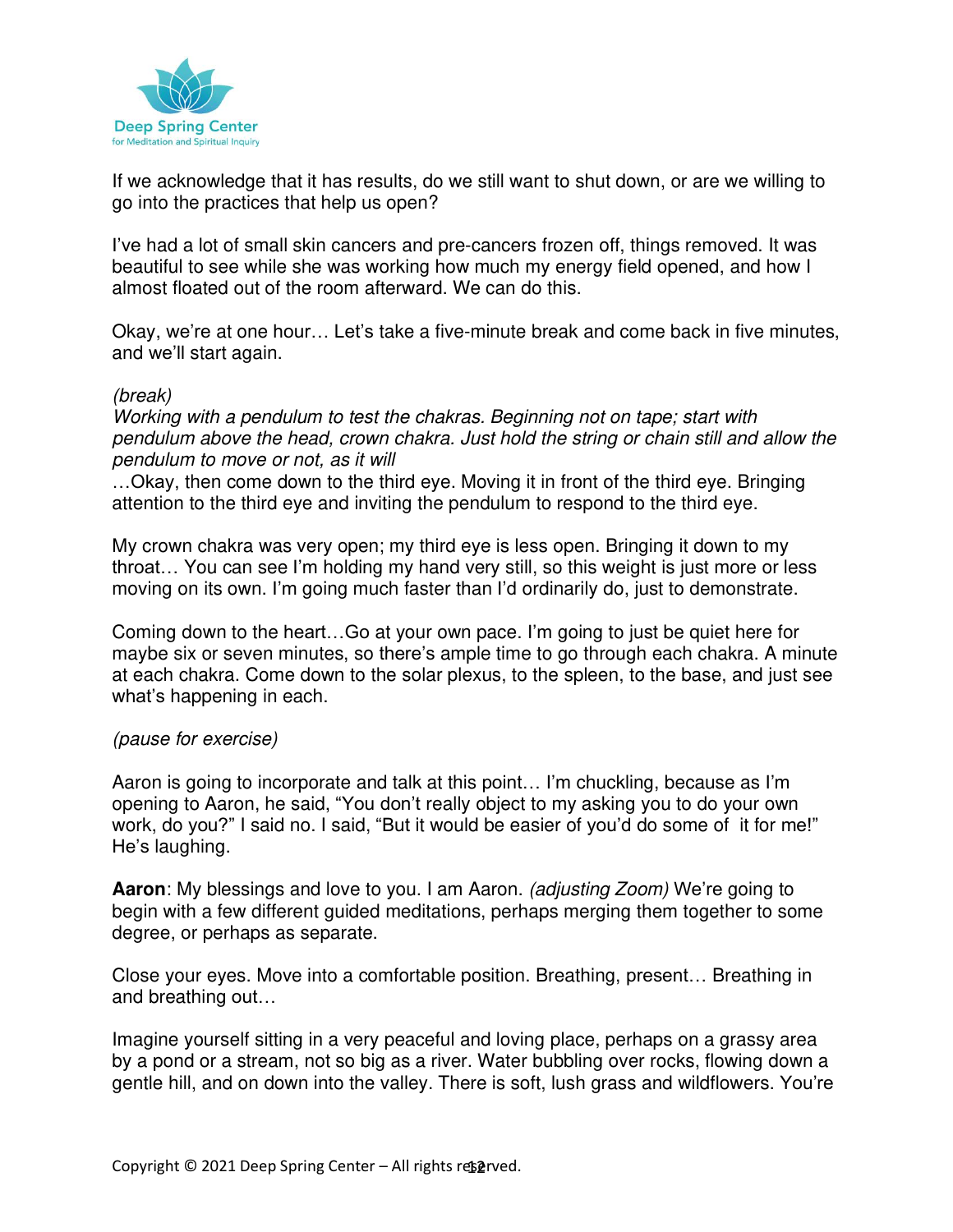

sitting in a little clearing with some sun warming you, not hot but comfortable. Just behind the clearing, beautiful trees arching over the stream, blowing gently in a cool breeze. Feeling relaxed. Mind is empty of thoughts, very present with the touch of the grass and the breeze, with the sound of the stream, with the scent of the flowers. Just noting and letting go, not hooked into anything, but acknowledging pleasant, pleasant. The body free of pain, relaxed.

Any sense of tension has dissolved. There is no trying to grasp anything, no trying to push anything away. Bring gentle attention to the chakras and see if you can feel the energy flowing through, open. And not just your energy, but also the energy—the energy of the earth and the water and the sky and the sun, all part of each other and part of you, no separation.

If you feel joy, acknowledge the joy. If you don't feel joy, don't strain after joy. Just relax and be with things just as they are. But to whatever degree this is true, feel your chakras open and your body energy open. Feel your connection with the environment around you.

Into this ease, spaciousness, and comfort comes the lightest touch on your cheek, and then it's gone. Then a few seconds later, another touch, maybe on the forehead or the nose or the shoulder. One after another, every few seconds.

You open your eyes and see that there are small gnats—nothing that would bite or sting, just several gnats in the air.

Closing your eyes and knowing "Nothing dangerous here," and yet, touch… touch… touch… touch… touch. Feel the tension coming up. The touch is not even unpleasant. The touch is not keeping you from meditating. Your own resistance to the touch is keeping you from meditating, or at least from being in that peaceful space in which you previously rested.

Touching, touching. The touching is just touching, and yet it is not just touching because of the stories coming up. Basically, the touch is a neutral sensation, but aversion arises because the touch is pulling your attention away from the spaciousness of the grass, the breeze and the scent of the flowers, from the sound of the stream.

What is really pulling you away? Is it the touch? Is it some subtle aversion to the touch? Is it fear?

But let's not go into that "What is pulling you away?" question right now. I simply want you to go back to this meditation and take a few minutes with this, seeing with each experience of touch which chakra or chakras close a bit. Where is the energy blocked?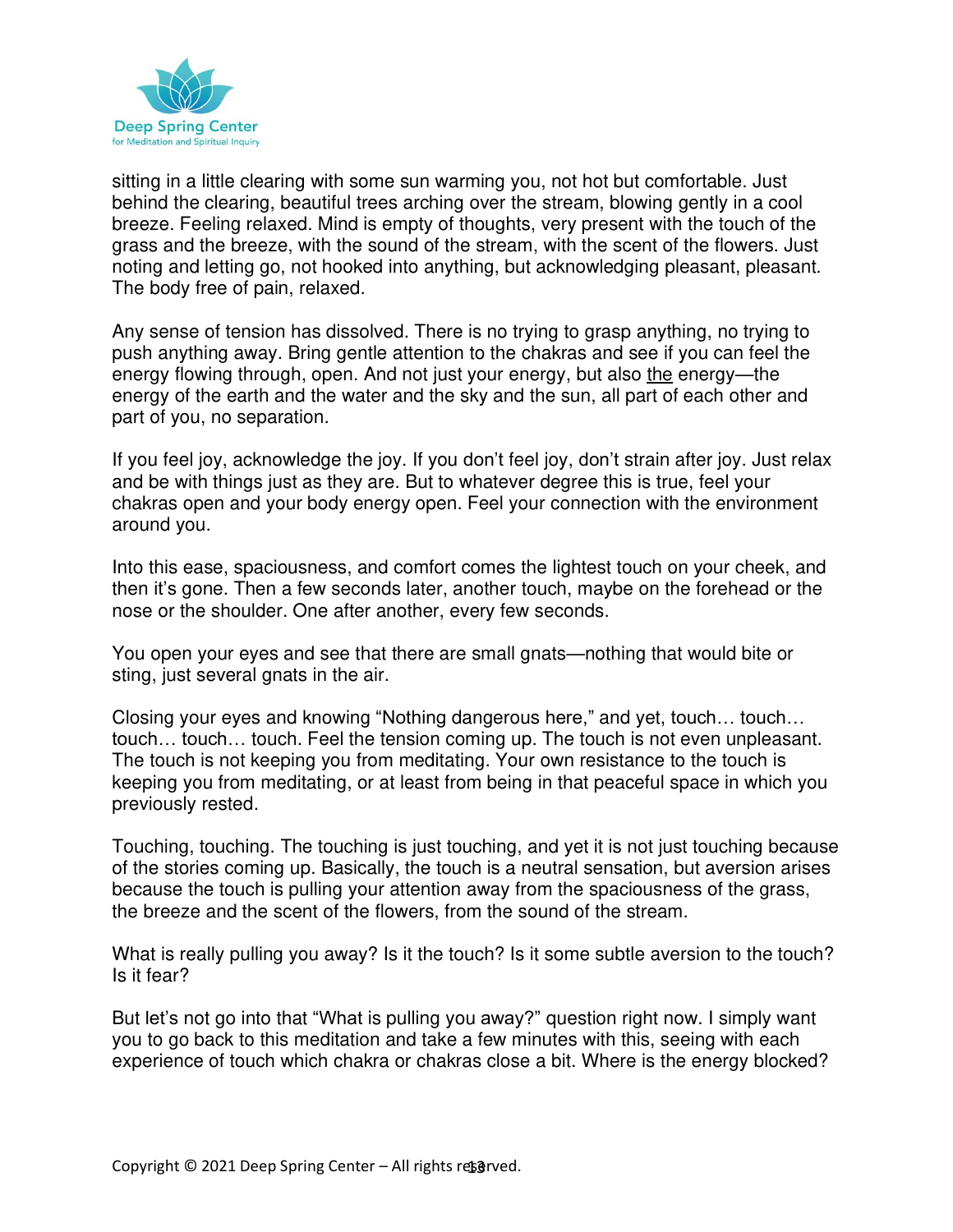

You're not trying to fix it. You're not trying to unblock anything. Ultimately, the chakras are always open, so their blockage is a mundane world illusion. But you cannot hide in the supramundane.

What happens in the chakras when you feel that touch, perhaps noting touching, touching, contact, consciousness? Neutral moving to unpleasant. Without trying to understand why it's unpleasant, just seeing it as unpleasant, and an arising dislike and then aversion. Watch the whole process in yourself. And most specifically see, when this happens, which chakras are most affected. I'm going to be quiet now for about five minutes.

#### (exercise)

Calling you back. Let's share a bit about what you experienced.

## (Sharing not recorded)

Did any specific chakra close more than other chakras?

# (sharing)

Thank you, Q. This is important. You weren't doing anything. The story stayed there. We'll let them be there, sit them by the fire and serve them tea. Then they lose their power. Then you're able to come back, and on the mundane level the chakras seem to close. But on the supramundane level the chakras are never closed. As the story loses its power, the ever-open chakra comes back into focus. And I trust that's what you were experiencing, as you described it.

Thank you. I'm talking about this to help give everybody clarity on these different experiences. Others who would like to share?

#### (sharing)

It delights me that you were able to experience the ever-open chakra—not just your chakras but the earth chakra, the universal chakra, that light and flow, right there with what might have been some little irritation.

Remember, all of you, that you all have different karma, different levels of experience, come from different planes of human or whatever, wanderers, different backgrounds. There is no right way to experience anything. We're simply getting a closer look at what the mind/body/spirit complex does with any kind of stimulation.

Others?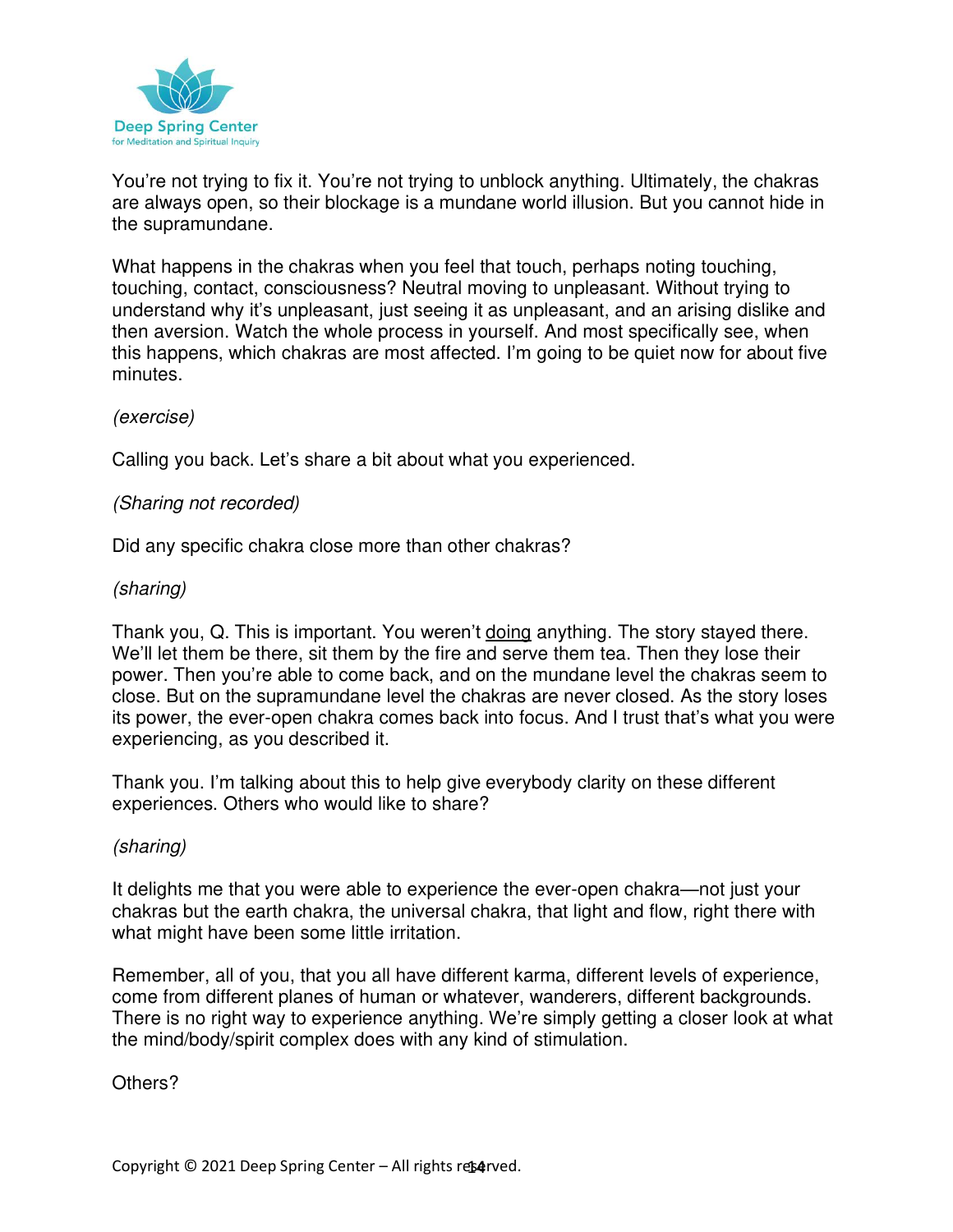

## (sharing)

I don't want to pressure anyone to share, but I do want to remind you that what you share does help others gain deeper insight.

## (sharing)

Thank you, Q. And once it moved into aversion, you noted the aversion. And then what happened? Did the chakra remain closed? Is it still closed?

# (sharing)

Alright. So it would be very helpful to go back to this with your hands over the chakra, just inviting warmth and energy, love for that chakra, and reflect on possible connections. I'm not saying this is what it is for you, only this is something it could be for anybody. Feeling that touch and powerless to stop the touch. Tension coming up. And the old pattern of, when there is something—perhaps this is true for Q, perhaps not; perhaps true for any of you, perhaps not—when there is something over which you have no control, the solar plexus chakra is what tightens around that lack of control.

Then, meditating with it consciously with the question, what do I not have control over in my life? Am I holding tension in the solar plexus chakra in those areas where I do lack control? Am I willing to relax that tension, to invite the solar plexus chakra and the whole energy flow to open for the highest good of all beings? That of the mundane level, and on the supramundane level, am I willing to move into the place where the solar plexus is not closed? Where the energy field is open? What does the whole illusion of closure protect me from?

So these are simply some reflections to which one could be led from this exercise.

# (sharing)

That's very helpful, Q. Thank you for sharing that. Perhaps you're beginning to see a pattern now, that with mindfulness—not just in formal meditation but through the day when you observe either the stimulus for the contraction or simply the contraction, it doesn't matter where you start. The condition of the contraction gave rise to awareness of the stimulus. The stimulus gave rise to the contraction. It's circular.

What happens is that as soon as there is awareness of it, that which is aware of closure isn't closed. That which is aware of the pattern of contraction is no longer caught in that pattern. This becomes a very real path to freedom, just from the small things that come up in your life.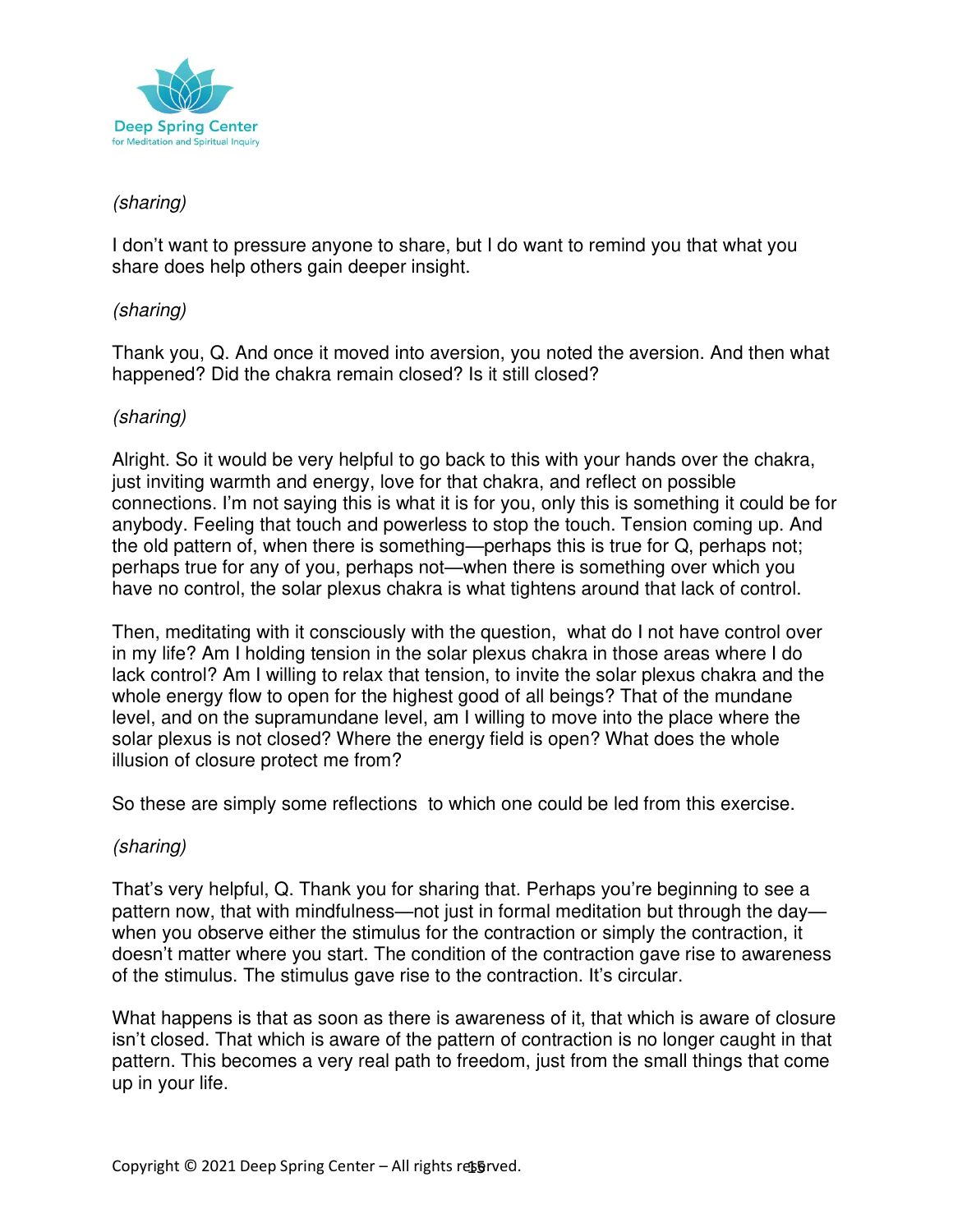

Barbara has a, I would not call it new, but new this year, a desk chair that was given to her as a gift. It was actually used, from somebody who did not use it, knew she needed a chair and passed it to her. But it's a pretty chair. (displaying on Zoom) Okay, you can see the leather surface. Lovely.

The arm caught under the edge of her desk here, and the leather ripped. When she saw it rip, her solar plexus chakra closed. She said, "Oh, no! My lovely chair!" Then she said, "Okay, it's just a chair. It doesn't matter." But at some level she was trying to convince herself that it doesn't matter.

I said, "What's happening to your chakras?" She could feel that her heart was closed and her solar plexus was closed, the heart with "It doesn't matter," and the solar plexus with powerless.

I said, "Well, what are you going to do about the rip?" She said, "Well, there must be a patch." So she went on Google and found herself a leather-looking patch, and just before class she pasted it on the chair. I don't think I can show you the patch, but maybe I can; I'm not sure if I have that degree of clarity here… Okay, you can't even see where it's patched, can you? So she got it patched and said, "Ah, it looks fine."

And then there was still a contraction. I said, "What is the contraction about?" She said, "I should have been more careful." And I laughed with her. She laughed immediately, "I should." Ah, life happens! And as soon as she said it—the chakras didn't open with the patch; the chakras opened with the, "Ah, life happens!" Okay, no "should." It ripped. There's a patch. Let it go!

Obviously a small rip in a chair is not a big deal. But there are rips in the fabric of life that are much bigger deals. Where do you contract around those kinds of experiences habitually, in which chakra, and how is that affecting the whole flow of energy that you bring to everything? Is there one chakra or several chakras that you habitually hold close, that pick up the brunt of the little hits and irritations, or the big ones? Just spend some time looking at this.

Are there any other questions or sharing? Barbara while reviewing; busy day and I want to get this reviewed and out. *I'm* just noticing how closed the solar plexus chakra is with that *"get* it *done"* tension! Breathing deep into that chakra, feeling it open. Relaxing; ahhh. Shoulders soften too, and jaw.

Do you understand how I would like you to practice with this? (smiling) Are you falling asleep? Move yourself a bit—wake up!

(sharing)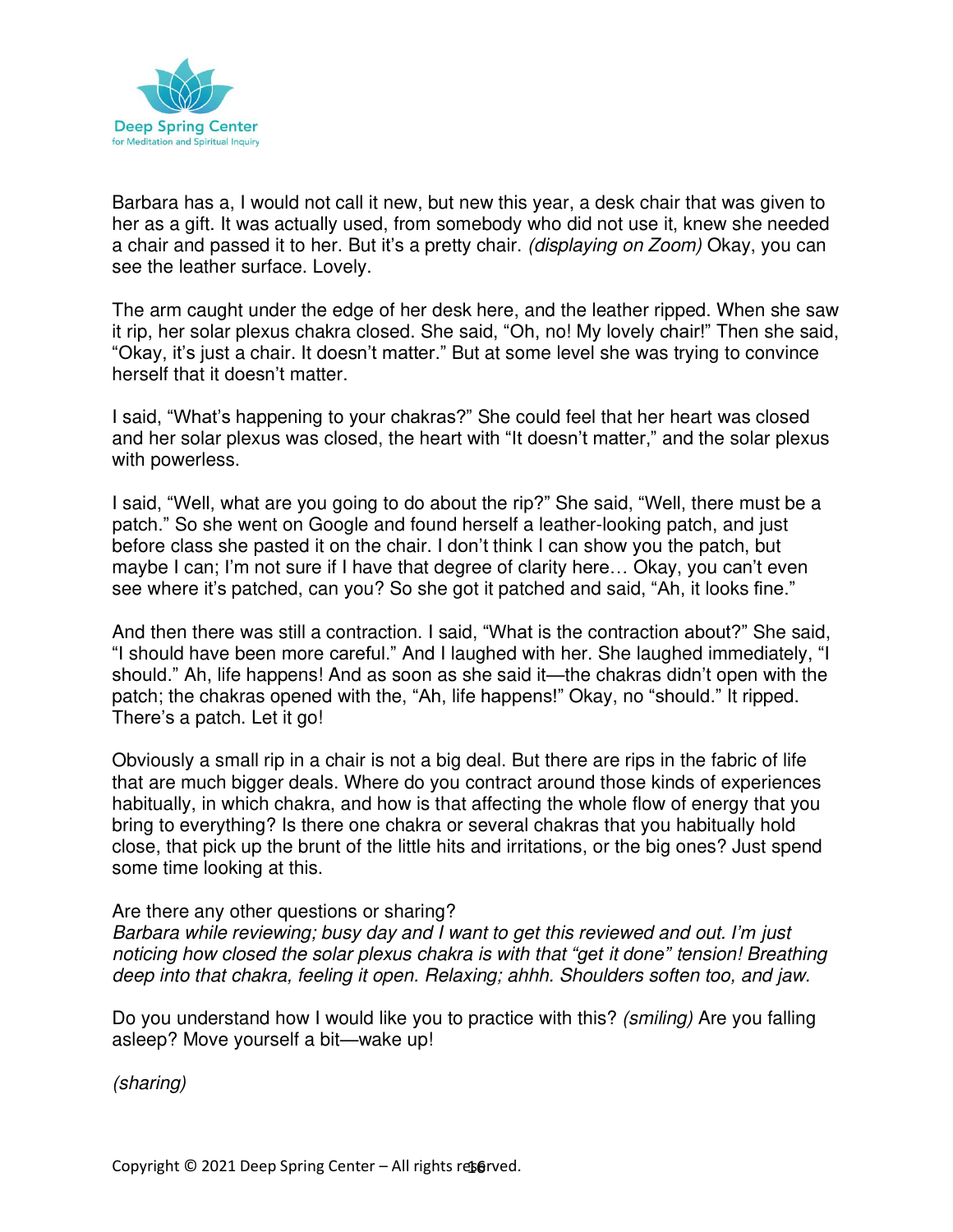

When there is contact and consciousness of the contact, the contact will be pleasant, unpleasant, or neutral. If it's unpleasant, is there some closure of the energy field along with that unpleasant sensation? If there is closure of the energy field, is it possible to observe that closure as simply arisen from conditions and passing away? The original contact and consciousness, one object, and then the closure based on that object, and the whole procession that's building karma, or that's following the old karma.

Here is the opportunity for freedom, just by bringing awareness to it and saying, "It stops here." Not, "No!" Just, "I see you now. It stops here."

Saying this laughingly: the kitten in the house is always trying to sneak outside, and he is meant to be an indoor cat. Whenever Barbara or anybody goes near the door, suddenly there's a kitten underfoot. In the beginning, Barbara would see Lester there and contract, "Oh no, Lester's going to try to get out." Now out of the corner of her eye she sees him sneaking in and just smiles at him, scoops him up under the belly, and looks at him and says, "No, Lester, can't go out." And then she opens the door, foes out still holding Lester, and, sticking her arm through the open door, sets Lester down inside and closes the door. It's become almost a game. So, the difference between the tension— her heart chakra was closing because she did not want Lester to be in danger outside. To just, "Ah, here's this. Okay, no we won't do it that way; we'll do it a different way. Ah, spacious."

So that's not so much a direct instruction as a roundabout illustration, that I hope may serve.

#### (sharing)

And yes, these questions about Covid and Covid vaccine are definitely big triggers for many of you, with your families who choose not to be vaccinated. It's hard. This is not just a gnat, but it's not a stinging hornet, because you don't have to expose yourself directly to it. Each being has free will. That person chooses not to be vaccinated; that is their choice. Your choice is not to be physically present with them if they're not going to be vaccinated, and thus not endanger yourself. Or your choice is to choose to be present with them and know that there is a risk. That may be your choice.

None of it must be a problem. If they become angry with you, "Why won't you come see us?"—"Well, you chose not to be vaccinated. That's your free will choice. I choose not to put myself in a position with unvaccinated people, without masks and indoors. That's my choice. It doesn't mean I don't love you." But it takes that whole sting out of it.

(sharing)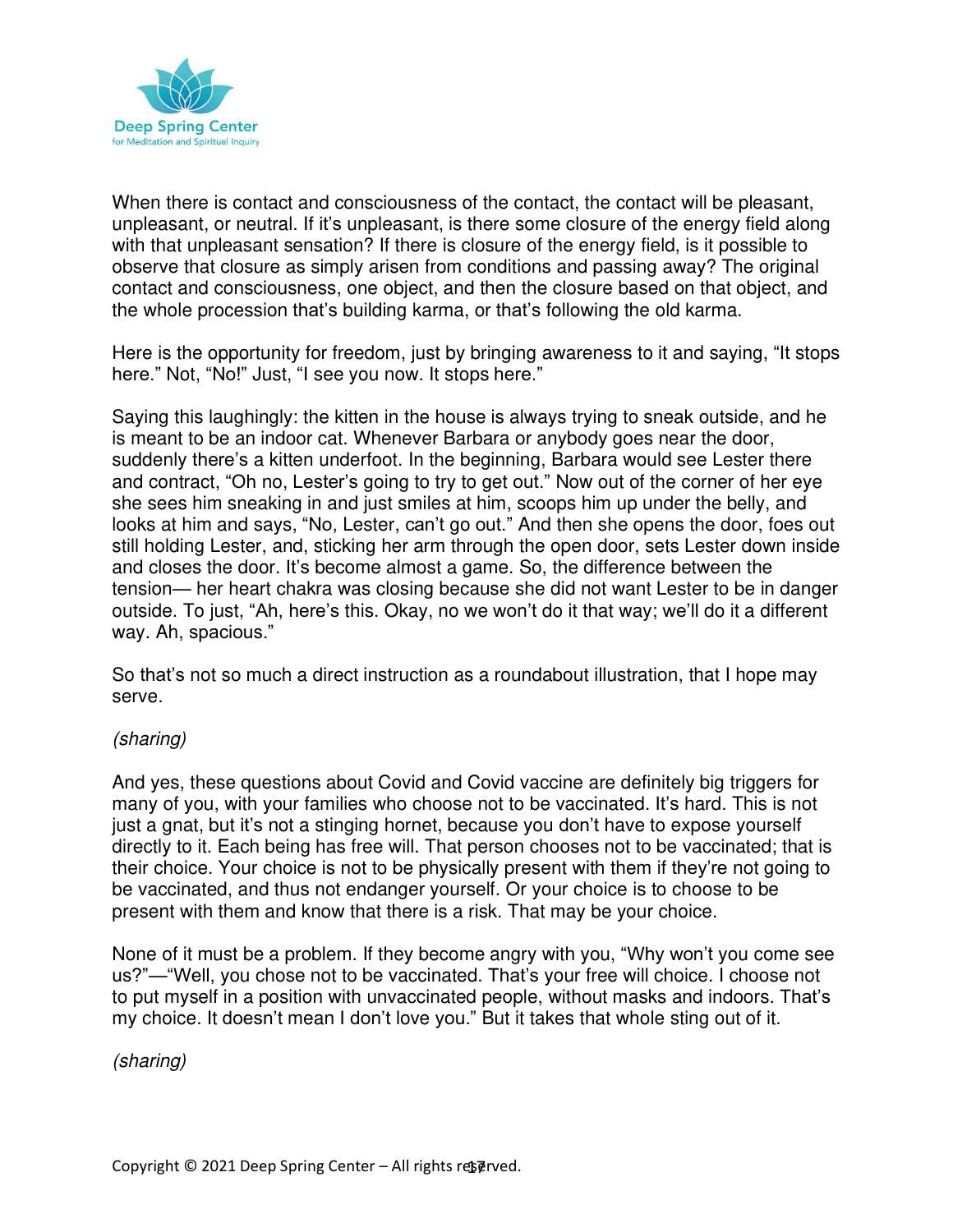

Whenever you are reacting to something from the outside world—what somebody said, what happened, the cat trying to sneak out, or the child who won't get vaccinated, or the person who rear-ended you, or the roof that's leaking—whenever you get caught in stories about that you're simply perpetuating the flow of old karma. And then there's an opportunity to stop and say, "What is this about? Maybe it has not happened exactly in this way in the past, but there must be a pattern here. And right now, I am finally willing to look at the pattern to see how I'm caught.

I'll use that somewhat humorous example of the fish, who is so enamored of the worm dangling from the hook, "Oooooo!" (chomp!) Caught, hooked! It shakes itself free. "I'm never going to do that again!" But memory is short-lived, because soon there's another worm dangling. "Oooooo!" (chomp!) Hooked again!

Well, how many times are you going to get hooked before you finally say, "That's enough."? You don't have to see into every past incident of getting hooked. You begin to see the pattern of things that hook you. For many of you, things with your families hook you. And this is understandable; this is part of the human experience. For many of you, issues with your own bodies hook you. Issues of power and powerlessness. Issues concerning—we were talking recently with a small group about the non-duality of the Divine Masculine and Divine Feminine, knowing both in yourself. But these sexuality issues can hook you. Fear hooks you, fear of just about anything. Pain, obviously, is a major hook for the human, and wanting freedom from pain. The hooks are innumerable; you are human.

The wonderful part of this is that because you have growing mindfulness, you can begin to see the hooks before you get hooked and make the decision, from a loving place, not a fear-based place, "I do not choose to bite into that hook." Just let it go by.

One of the tools for this is awareness of the openness or closing of the chakras. The chakras will give you immediate biofeedback, so that if you're paying attention you can say, "I didn't even realize anything was happening, but I see how closed my heart is at the moment," or the throat, or the solar plexus. Pause. Hit the pause button and ask, "What is happening here?" Then you don't have to keep biting into the hook.

#### (sharing)

Thank you for your question, Q. The four elements exist in some form in each chakra. The balance of the elements, when it's stable, help bring attention to the openness or closing of the chakras. You're not as likely to go so far as the chakra really closing down because your mindfulness is seeing the closure of the element and being aware of it and inviting it open again. Again, the closure is an illusion. But the imbalance of the elements, it happens. It's not an illusion on the mundane level.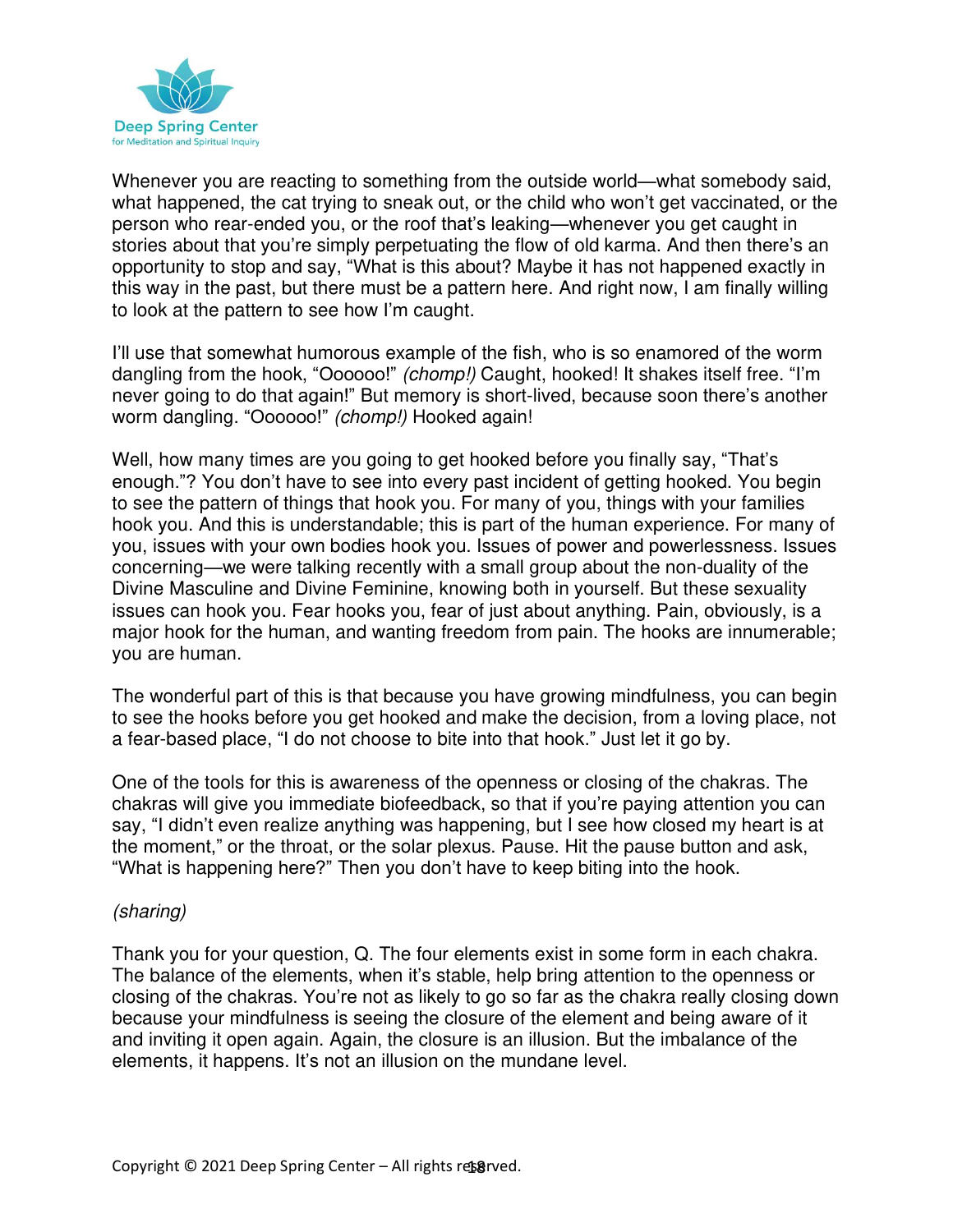

As humans, you cannot be mindful 24/7, you just can't do it. Things slip by. Whenever you catch it is when you catch it. The sooner you catch it, the less suffering. But sometimes it takes a while before you catch it.

I had mentioned Barbara's experience with dermatology last week. It took quite a while. She was really suffering for a day or so before her appointment, before she got there. And then when she heard that there were places they wanted to biopsy, that was the point where finally she caught it and said, "It's going to be however it is. I can be present with it with an open heart or not. Which doesn't mean pushing away the contraction and unpleasant feelings, but opening my heart to them," the pattern therein being of closing her heart to herself. Feeling, "I shouldn't be upset by this." But being stoic doesn't help anything because nothing is really open when you're stoic.

Compassion is what helps. This is a primary learning for all of you here as human: remembering the essential compassion that you are. Not being compassion, just resting in that true compassion, that compassion that is your essence. Right there with fear, ahhh, stillness.

These two areas— tonight we're not looking deeply at the elements, but it would be a good place to go in another class. Just as the chakras are always open and yet on the mundane level they close, so the elements are always balanced on the ultimate level and on the mundane level they come into imbalance.

I don't want to spend our time tonight, and there's not enough time to go deeply into the elements. We'll do that in another class. But watch mindfully: in what way are the elements balanced or not balanced? What would support the balancing of the elements? And even more important, can I find the balanced elements right here within the imbalance?

Some of you were in the Venture Fourth several-year class. And I remember us sitting on the shore of the lake there at Sunnyside. We gave everybody a container of clay. The sun was beating down. The breeze was blowing in from the lake. Everybody had water.

People were shaping their clay and enjoying keeping the clay workable and pliant, but the sun was beating down and drying it out. Some were then putting too much water on it and turning it into mud. It kept going back and forth.

After an hour, finally everybody was getting the hang of how much water to add, and even sheltering the clay a bit with their body from the hot sun so it didn't dry out so quickly, so the clay remained soft and pliant.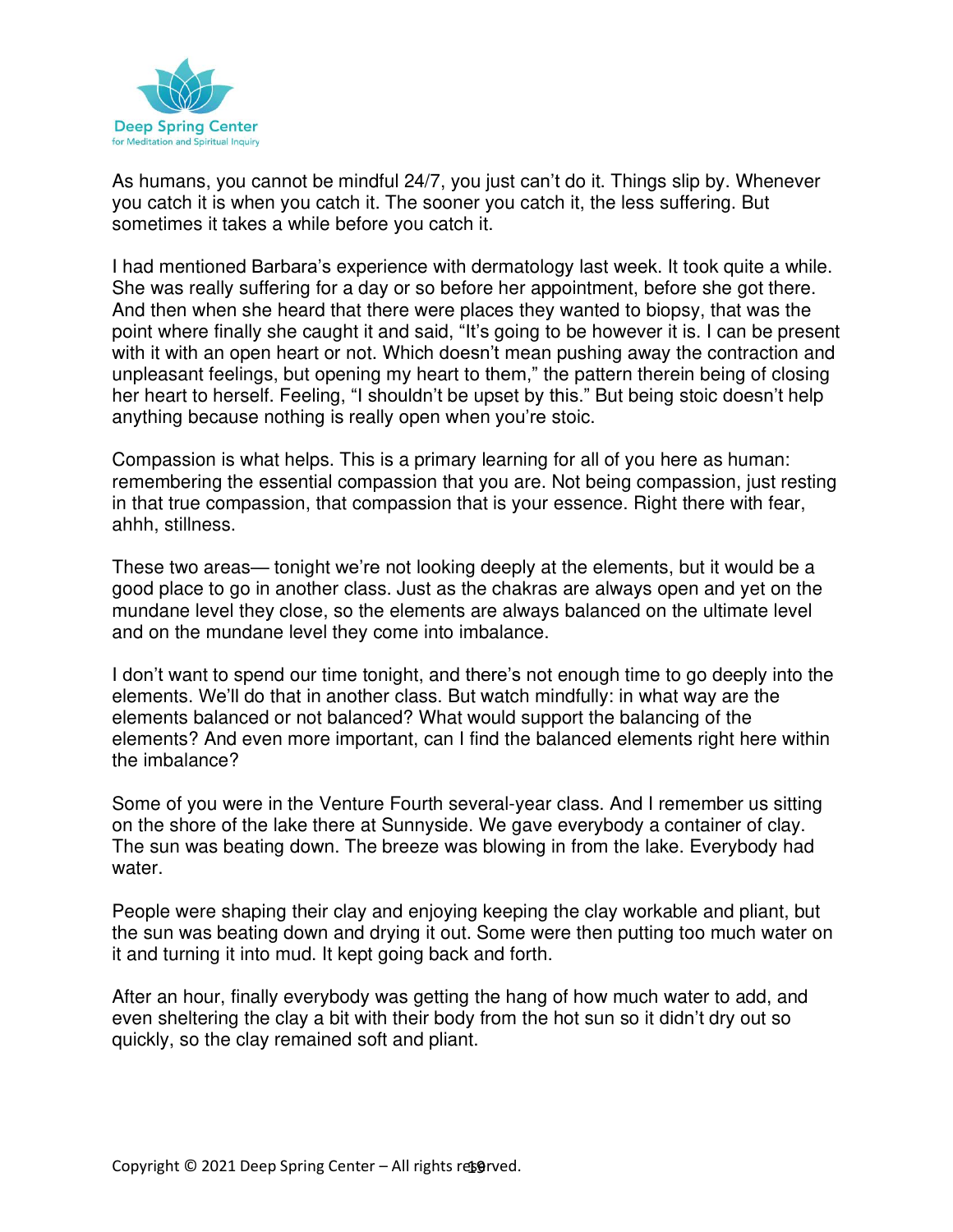

This is for me a wonderful illustration of the balance of the elements. Q, I know that is not precisely your question, but I hope that's helpful.

Q, you were there for that class, yes? Do you remember sitting there with that clay and water and hot sun—very hot sun—that day? (yes)

(sharing)

The energy of the chakras specifically does not extend out. The chakras are one system. We call the whole the energy field. Chakras are one piece of the energy field, not the whole.

When the energy field is balanced and open, the energy, which is not specifically chakra energy, but I could only call it essential energy, spreads out.

This is why sometimes when you walk into a room with somebody whose energy is very open, you immediately feel that big energy. Openness of the chakras and connection of the chakras is one condition for that experience of the expanded energy.

The energy is always expanded. But when the energy chakras are closed, it's pulled in. It's expanded, and then it's as if a cloak were thrown over it. When the chakras are open and in balance, then it can move out.

I'm going to try something here. Simply look at me. It's harder not live, because you're only getting the Zoom experience of me. But I'm bringing up my energy field, opening. Usually I keep some limit on my energy field so it's not too strong for anybody. But I'm allowing it to open…

Can any of you feel my higher energy? Can you feel it coming up? You can feel it more when your energy is open and reverberating with mine. (many say yes)

Now I'm going to rein it in again a bit…

Q, does that answer your question?

Alright, I want time for us to do a final meditation here. So please pause and I'm going to put on a new recording file. Stretch for a moment…

#### (break)

**Aaron**: I am Aaron. These three-hour classes are long. I think this the last one. Then, as Barbara said at the beginning, we're going to limit them to two hours, change the system a bit.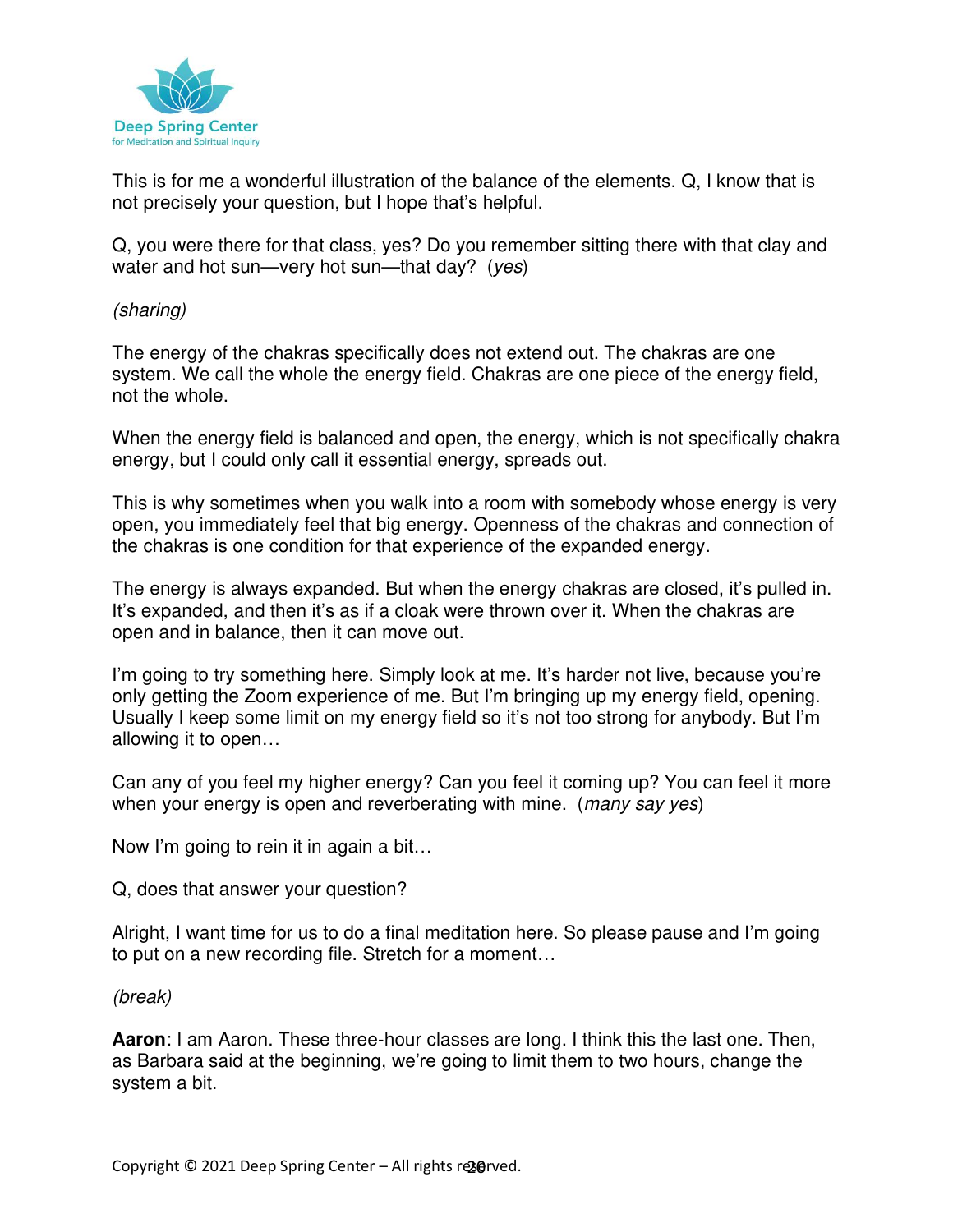

So, I had two different meditations I was hoping to do, but I'm going to limit it to just one of them. The other one I'm going to simply briefly describe and invite you to try on your own.

At your leisure, sitting with a pad and pencil in front of a mirror, spend some time simply looking at your face up close and draw your face.

You are not trying for a fine portrait. This is not about art. Look into your eyes, look into your own eyes: Who are you?

You can use just a lead pencil or colored pencils or pastels. You might try a number of different drawings. Especially look into your eyes, but also into the whole face. Ask the question: Who am I?

You can try it with the whole body and colored pencil and pastel, drawing the chakras as you see them.

Play with this, just drawing the self to catch something that you don't usually see in the self, when you look in the mirror.

If you have someone in the home to do it with, try drawing each other.

Where is the light in yourself? Where is the light in the other person? Which areas are dark or heavy?

So it's not about catching a fine portrait so much as capturing the energy in the self and the light in the self.

So, try that on your own. We don't need to do that in class.

(pause)

You are a part of everything. Everything is a part of you. Whatever expresses out of you is shared throughout your neighborhood, your world, your universe, and everything expressing out there comes back into you.

Many of you truly, deeply yearn to help co-create a world of peace and joy and an end to suffering for all beings. But you must include yourself in this whole process.

You do not do this for somebody else but with everything, all co-creating together.

With this in mind, a guided meditation. So please just relax.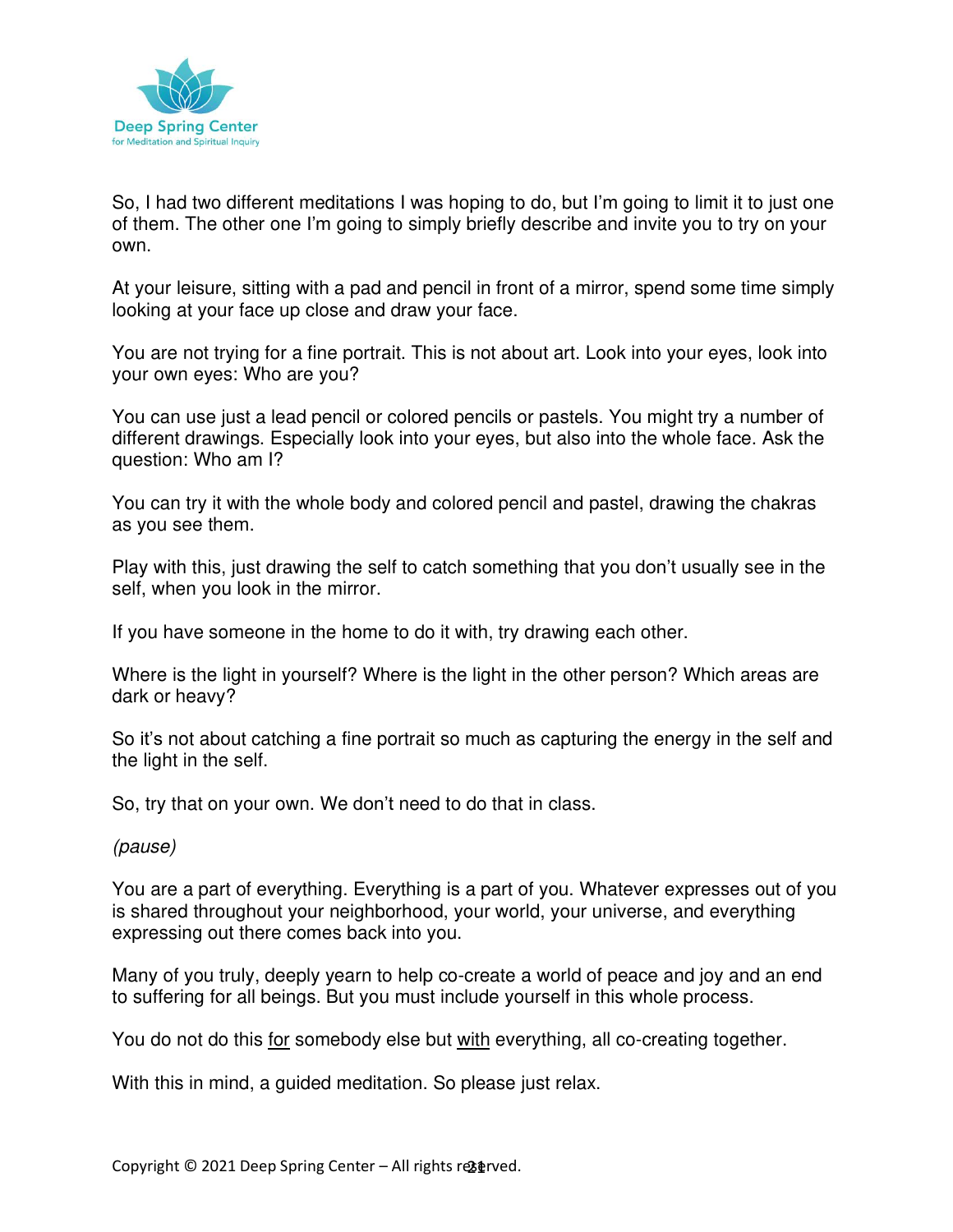

You are taking a new incarnation in the form of a garden hose. Yes, you heard me right—you are a garden hose, and you are also the water the flows through the hose.

You've all seen those hoses screwed into extensions with multiple valves so water comes this way and that way. Picture a hose like that, mot just a Y, but with a hundred thousand valves. There's source, the water pouring in, and then coming out a hundred thousand hoses. And some of those hoses have Y's and triplets and quadruplets and thousandfold.

What is the source? There is a deep, still, spring-fed lake. The hose you find yourself on is on the side of a bowl of sorts, a grassy bowl rising up. Lush, thick lawn coming up to a top, but it never levels out, it just keeps going up. And in the center, this deep spring-fed pond.

Because of the sunshine, the water evaporates. It gathers as clouds and drops down on the hillside and the pond.

The faucet is a tap into the lake, sucking up the water from the lake and sending it out to these hundred thousand hoses. You are a part of that system.

The sun has been shining and very hot for days, and the earth is beginning to become parched, the grass beginning to dry.

Co-creative consciousness forms the intention to bring water to the grass, to the shrubs and flowers, to the trees, so it begins to take water in through the pipe extended into the spring-fed pond or lake and it sends it out through the different hoses.

You, as the hose, have been lying there in the heat. You're feeling shriveled, tight. At one place you've kinked a bit, so only a thin amount of water can come through.

If you are not open, you cannot bring water to everything that needs water. Not only the vegetation but the small animals and the insects and everything within this valley that needs water.

You have the option to feel sorry for yourself for having to lie in the hot sun parched, trampled perhaps, or to say, "I let go of that and invite the water of life to flow through me and spread out."

You begin to do that. There's a joy in it, drawing that fresh spring water through you and sending it out to whatever is near by—to the grass, to the flowers, to the rabbits, to the birds. Just spreading it out, saturating everything with this life-giving water.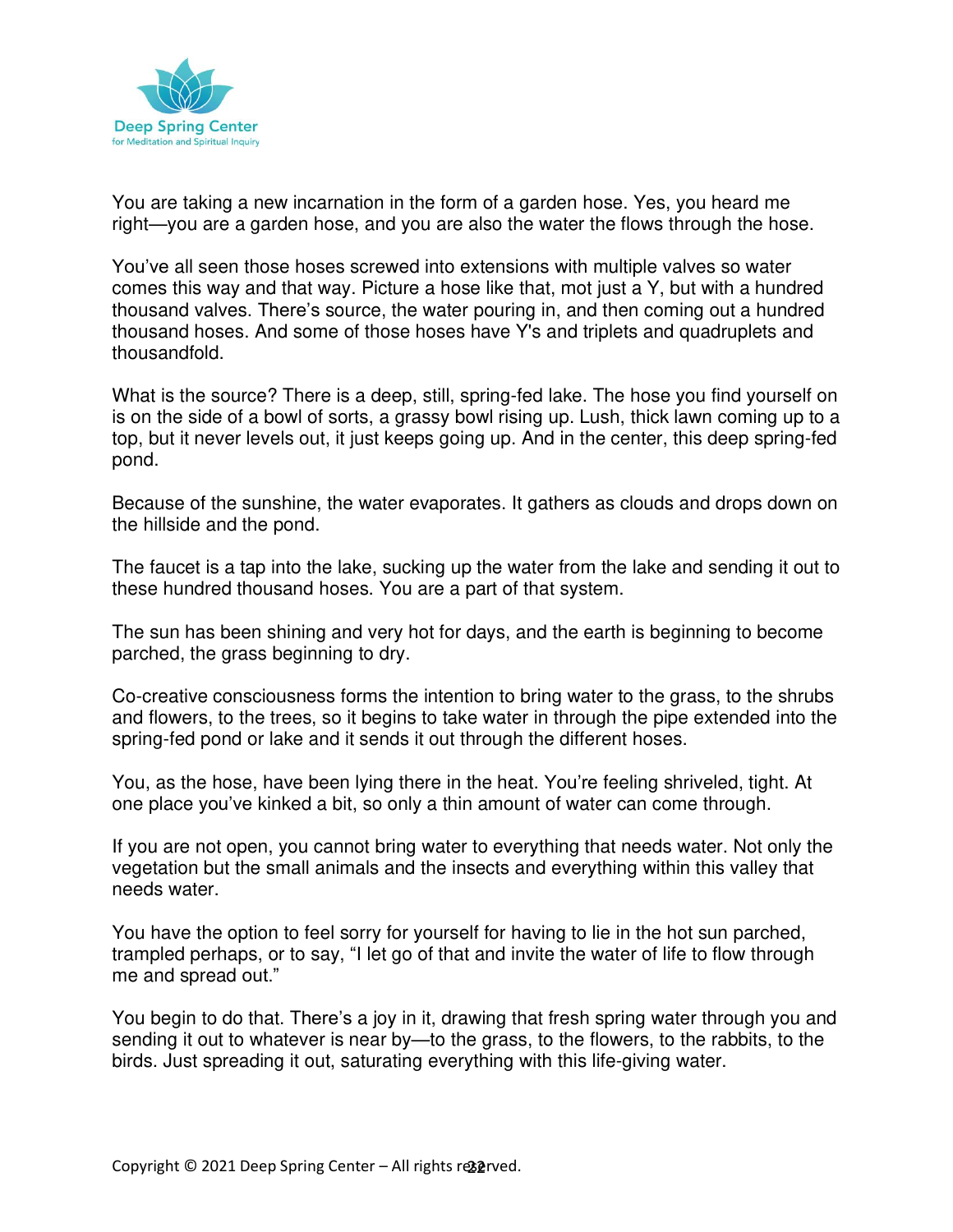

And then a dog comes along and picks you up in his teeth, and he begins to shake you and drops you, twisted. Feel that trauma—helpless, shaken, twisted—and how the flow is blocked.

Here is your choice. Now, I realize the actual literal garden hose cannot unkink itself, but you are not literally a garden hose; we're using this as metaphor. Bring attention to some trauma where the illusory dog has grabbed you and shaken you, or the people mowing the lawn have picked you up and tossed your carelessly to one side so the hose came out knotted.

Where is this kink in your body? Feel the blockage of energy and life force, of love. Feel how it's blocked by old habitual characteristics. Just noting blocked, blocked, and remembering nothing is ever truly blocked. On the mundane realm it's blocked; on the supramundane it's always open.

But you cannot simply return to the supramundane because you're living on the bridge. You're on the mundane realm as well. You need to literally reach out and open the hose, to caress the hose and cherish it and invite the energy to flow through again invite the water, here, to flow through. Once you feel it flowing, feel the joy in that openness, and the giving of life and of love to everything.

And then here comes a herd of horses running across the lawn, and they're trampling you. Trauma again, closing. Maybe they twisted the hose again.

If you're going to be human, the hose is going to keep getting twisted. Your work is not to stop it from being twisted, because you cannot do that, but to take it in stride and hold the intention to allow it to reopen; the force of that life-giving water to push through and re-open it so this beautiful water pours out again.

We're not going to spend too long here because I don't want to go beyond 9pm, and I want to invite a little time for sharing, so just five minutes, but please try this meditation again on your own.

Become the hose. Feel the hot sun. Feel the dog shaking you or the horses trampling you. Feel the lawnmowers running over you. And see: Where do I contract? Which chakras are most affected? Where is the true openness that is always here? What habit energy is there—that "Poor me", or "Oh no, not again," or "Ahhh so; here it is again," and reopening.

Just see what happens, what supports opening, including remembering your highest intention to service to all beings and to loving and cherishing all beings including yourself.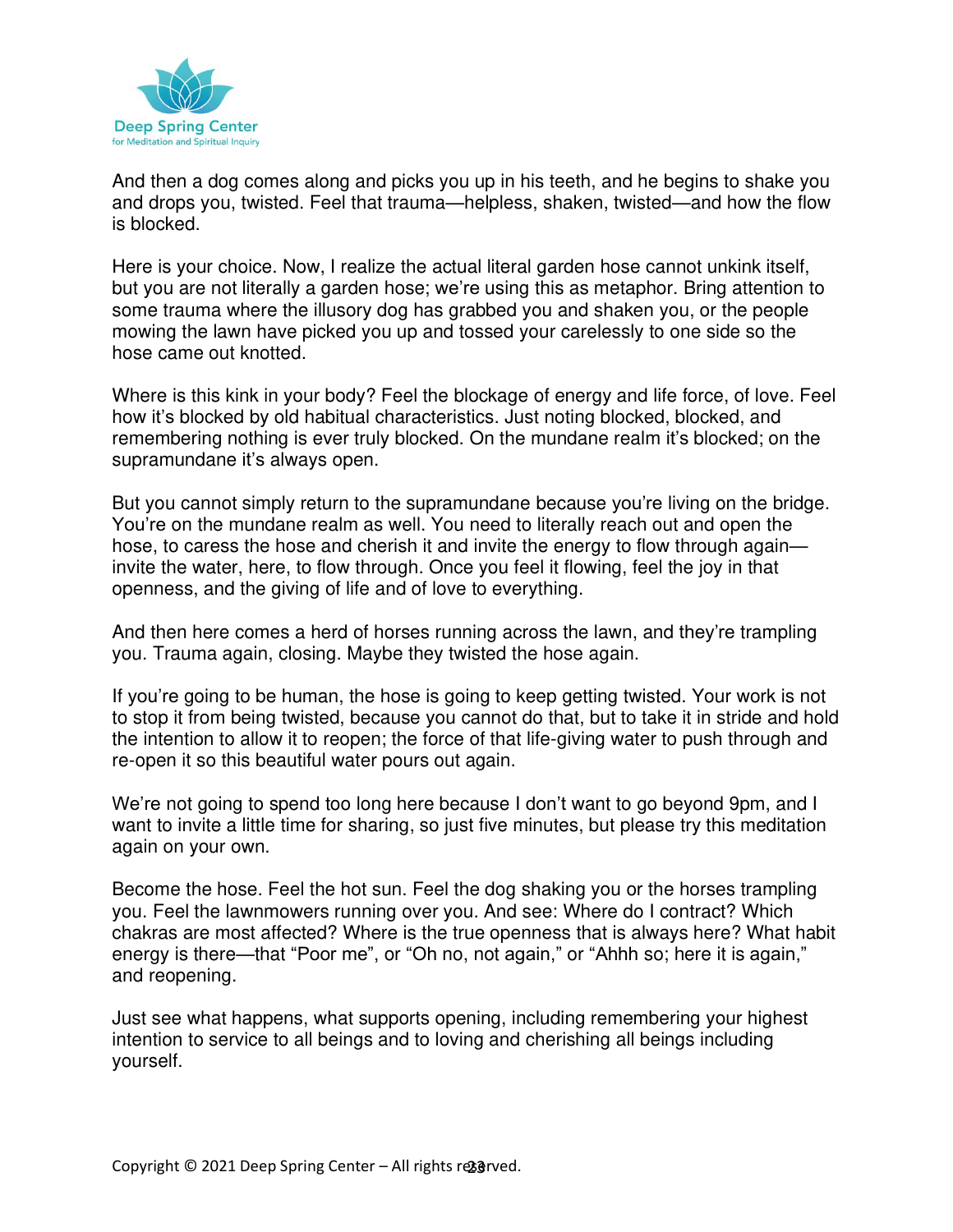

I'll be quiet now for five minutes…

#### (exercise)

**John**: This is where I tend to hold more tension in my body, the area between the navel and the solar plexus, that area. So when I became aware of the tension or the kinking feeling, it just began to release, open up, and there was spaciousness. There was no more contraction. It just felt like the whole energy field was open at that point. That's all.

**Aaron**: I'm very happy to hear that. And it's what I suspected would happen for you, John, and for many of you, because you've been working with this, some of you for decades, with the deep heartfelt intention for service to all beings and to the release of contraction so the energy may flow through.

What I especially wanted you to recognize here is this is not just for you but to water the world. To bring energy and light into the world.

So as John experienced, and I'd guess for many of you, as soon as you brought attention to the contraction, it opened. And then that's it. You'll have to go back to it again each time it contracts. But each time, it will not close as tight and it will open faster. Eventually it will cease closing. Thank you, John.

This leads us back to the importance of vipassana and of any kind of mindfulness—not to fix something, but to remember to observe the closure and to come back to the everperfect, back to wholeness.

#### Others?

**Q:** I had a similar experience with my solar plexus. What I did was think of compassion for the tension there and to envision it softening and opening. I think compassion for me is a really good tool in terms of opening blocked areas and closed chakras. I didn't use to do that for myself and now I'm doing it a lot, and it's really growing. So, I just wanted to say that because I'm really grateful that is the case for me. So, thank you.

#### **Aaron**: Thank you, Q.

#### (sharing)

**Aaron**: Thank you for sharing that, Q. I'd suggest that after class or after break you sit back down with your hands over that sacral region and simply offer metta meditation or karuna meditation for the self—for all beings, but coming back to the self. Not trying to make anything happen, just inviting softness and love and openness into that hardened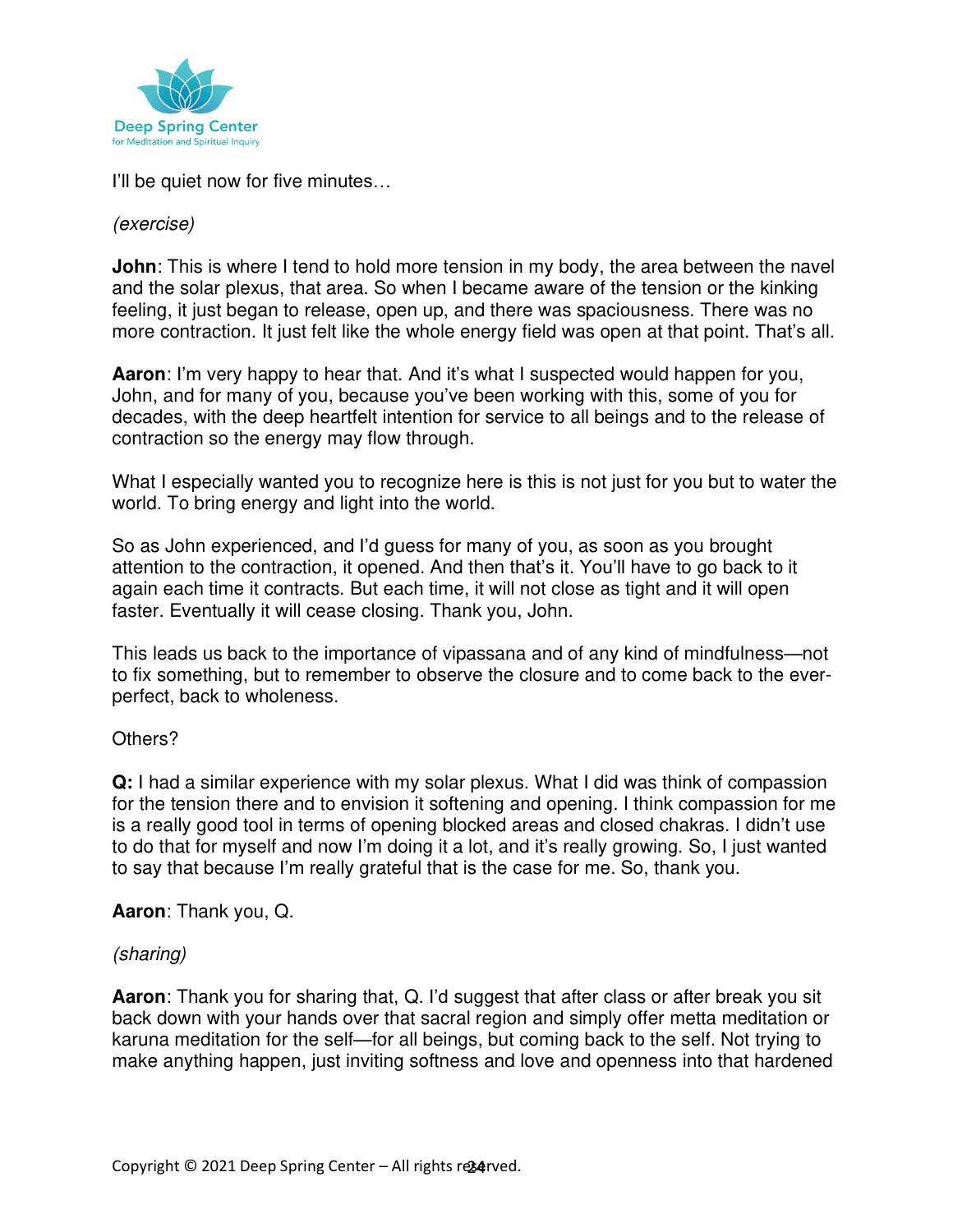

region. Compassion. Compassion is really the essence of it. Will you try that? Thank you.

Let us end here, then. Thank you for being with me tonight and for your openness to these different exercises.

This is the last of this semester's Mediumship/Eden classes. We'll start again in January. And not tomorrow but next Wednesday is meditation. That's on the 9th. And then the retreat, as I mentioned on the 12-14th. The Open Aaron night, which is a part of this program, on the 16th. Remember, all will get the Zoom and all are welcome. And so we go on. Dharma Path class is the 30th. So, Aaron on the 16th, Dharma Path on the 30th, but we'll just be calling them the Eden Project on the 16th and the 30th, every two weeks. And Vipassana on the 10th and the 24th. And then into December.

There's one more thing. On Saturday December 11th is our end of the semester oneday workshop, probably from about 10-4 EST. This is something that you need to register separately for, at this point. We hope everybody will participate, but of course that's your free will choice. We'll be going deeper into some areas that needed more time. John, Barbara, and I will be leading that day together.

My blessings and love to you, and I will see you shortly. That's all. I'll leave the body to Barbara…

# <sup>i</sup> **Chakras (from Awakened Heart)**

The chakras are energy centers of the body. There are many of these centers along organ and junction meridians. Seven which lie along a central meridian from crown of head to base of spine are the primary chakras. Each has a color and tone especially related to it. Each is the energy center for primary issues/ functions in our lives. These chakras are:

Base: (at base of spine) Red. Personal survival; fear; taking care of the self; sexuality

spleen: (near navel) Orange. Sexuality/creativity/ personal relationships. Personal emotions, sorrow, weakness. Reaching out to others. Energy and relationship. Embracing life.

solar plexus: (just below rib cage) Yellow. Societal relationships. Power issues (also base) . Anger/ fear/tension. Discipline/ commitment/will.

Heart: Green. Transpersonal love. Ego no longer center. How best to serve. Compassion; openheartedness; love; happiness.

Throat: blue. Spirit communication (communication with higher self, with God.) Revelation of spirit.

Third Eye: (forehead, between brows) Indigo. Unity with spirit. Pure light. Deep insight.